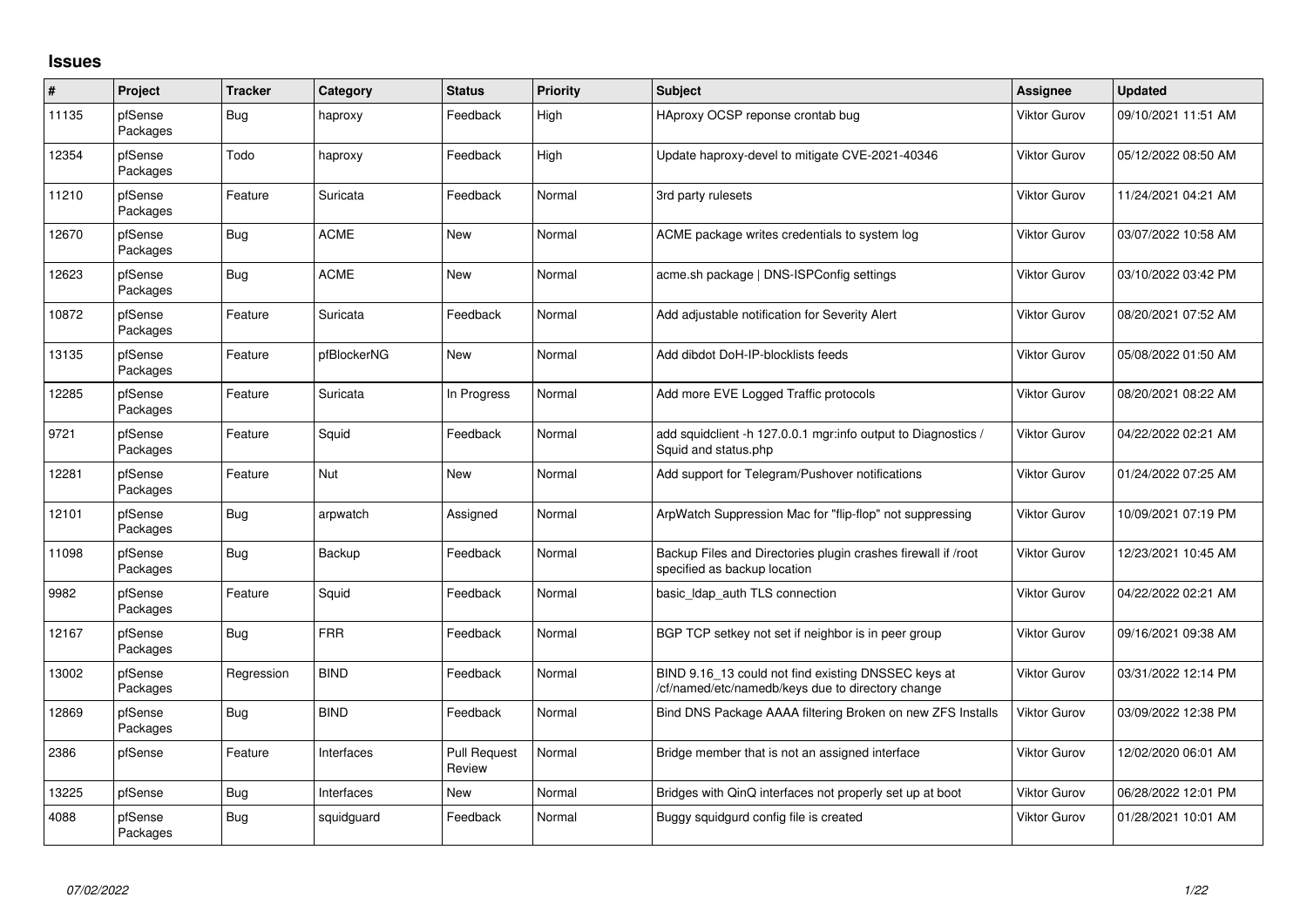| $\#$  | Project             | <b>Tracker</b> | Category                    | <b>Status</b>                 | <b>Priority</b> | <b>Subject</b>                                                                                   | <b>Assignee</b>     | <b>Updated</b>      |
|-------|---------------------|----------------|-----------------------------|-------------------------------|-----------------|--------------------------------------------------------------------------------------------------|---------------------|---------------------|
| 11388 | pfSense<br>Packages | Bug            | FreeRADIUS                  | Feedback                      | Normal          | Captive Portal authentication error with MySQL backend                                           | Viktor Gurov        | 02/10/2021 08:54 AM |
| 12036 | pfSense<br>Packages | Bug            | Zabbix                      | Feedback                      | Normal          | Certificate Manager page do not show Zabbix used certificates                                    | Viktor Gurov        | 07/15/2021 11:46 AM |
| 12206 | pfSense<br>Packages | <b>Bug</b>     | <b>NET-SNMP</b>             | Feedback                      | Normal          | Certificate Manager page doesn't show Net-SNMP used<br>certificates                              | <b>Viktor Gurov</b> | 12/30/2021 09:40 AM |
| 11054 | pfSense<br>Packages | <b>Bug</b>     | FreeRADIUS                  | Assigned                      | Normal          | Check Client Certificate CN not working as described                                             | Viktor Gurov        | 12/14/2021 07:22 AM |
| 12909 | pfSense<br>Packages | Feature        | Suricata                    | New                           | Normal          | Convert Suricata GeoIP Lookup feature on ALERTS tab to use<br>local GeoIP2 database              | Viktor Gurov        | 03/07/2022 08:28 AM |
| 12385 | pfSense             | <b>Bug</b>     | <b>Virtual IP Addresses</b> | <b>Pull Request</b><br>Review | Normal          | delete VIP() does not check 1:1 NAT and Outbound NAT rules                                       | Viktor Gurov        | 06/28/2022 12:01 PM |
| 13102 | pfSense             | <b>Bug</b>     | <b>IPsec</b>                | New                           | Normal          | Deleting an IPSec tunnel doesn't destroy the SA (SADs/SPDs),<br>causes crash in status ipsec.php | Viktor Gurov        | 06/28/2022 12:01 PM |
| 13217 | pfSense             | Bug            | DHCP (IPv4)                 | <b>New</b>                    | Normal          | dhclient using default pid file location which does not exist                                    | <b>Viktor Gurov</b> | 05/26/2022 08:09 AM |
| 11295 | pfSense<br>Packages | Feature        | pfBlockerNG                 | Feedback                      | Normal          | DNSBL IDN support                                                                                | Viktor Gurov        | 09/10/2021 11:33 AM |
| 10242 | pfSense<br>Packages | Feature        | New Package<br>Request      | New                           | Normal          | E2guardian Web filtering package                                                                 | Viktor Gurov        | 05/30/2022 10:40 AM |
| 10871 | pfSense<br>Packages | Feature        | FreeRADIUS                  | Feedback                      | Normal          | Extra time period counters for SQL backend                                                       | Viktor Gurov        | 04/22/2022 02:19 AM |
| 11180 | pfSense<br>Packages | <b>Bug</b>     | Filer                       | Feedback                      | Normal          | Filer run action for files on sync that wan't been modified                                      | Viktor Gurov        | 01/08/2021 07:27 AM |
| 11847 | pfSense<br>Packages | Bug            | <b>FRR</b>                  | Feedback                      | Normal          | Filters not applied to PEER Groups                                                               | Viktor Gurov        | 07/30/2021 07:45 PM |
| 12673 | pfSense             | <b>Bug</b>     | Dashboard                   | <b>Pull Request</b><br>Review | Normal          | Firewall Logs Widget fails to update at intervals below 5<br>seconds.                            | Viktor Gurov        | 06/28/2022 12:01 PM |
| 11331 | pfSense<br>Packages | Bug            | FreeRADIUS                  | Feedback                      | Normal          | FreeRADIUS latest package upgrade broke Plain Mac<br>Authentication                              | Viktor Gurov        | 01/30/2021 10:08 AM |
| 10908 | pfSense<br>Packages | Feature        | FreeRADIUS                  | Feedback                      | Normal          | FreeRADIUS server certificate not using full CA chain                                            | <b>Viktor Gurov</b> | 04/22/2022 02:19 AM |
| 11836 | pfSense<br>Packages | Bug            | <b>FRR</b>                  | Assigned                      | Normal          | FRR ACCEPTFILTER unstable                                                                        | Viktor Gurov        | 02/14/2022 07:20 AM |
| 12965 | pfSense<br>Packages | <b>Bug</b>     | <b>FRR</b>                  | <b>Pull Request</b><br>Review | Normal          | FRR BFD peer configuration is handled incorrectly in some<br>cases                               | Viktor Gurov        | 03/22/2022 08:04 AM |
| 11477 | pfSense<br>Packages | Bug            | <b>FRR</b>                  | Feedback                      | Normal          | FRR does not recognize some BFD options                                                          | Viktor Gurov        | 02/26/2021 10:52 PM |
| 11681 | pfSense<br>Packages | Bug            | <b>FRR</b>                  | Feedback                      | Normal          | FRR generates invalid BFD configuration after removing<br>interfaces                             | Viktor Gurov        | 07/14/2021 04:40 PM |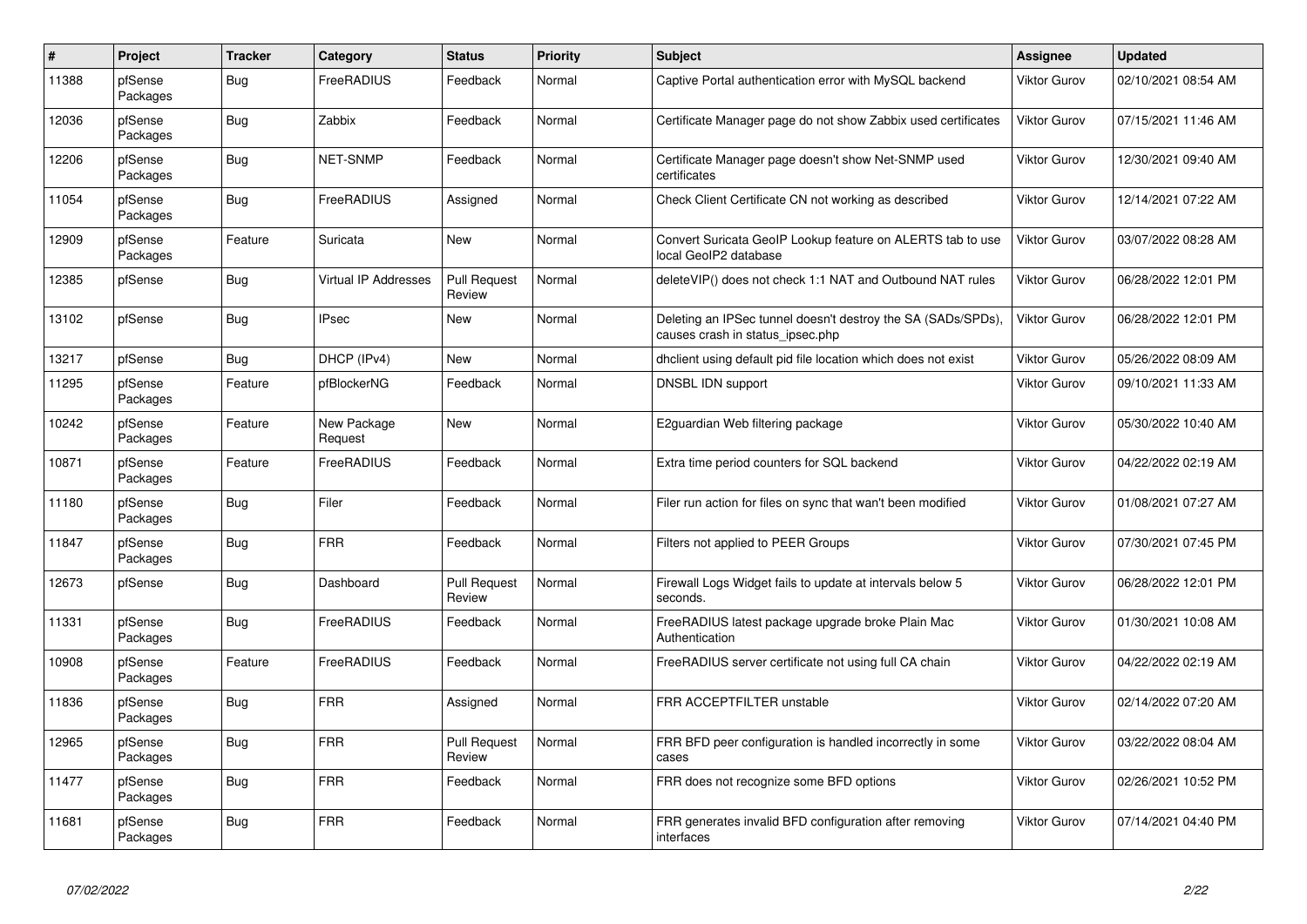| $\sharp$ | Project             | <b>Tracker</b> | Category           | <b>Status</b>                 | Priority | <b>Subject</b>                                                                                                                                 | Assignee     | <b>Updated</b>      |
|----------|---------------------|----------------|--------------------|-------------------------------|----------|------------------------------------------------------------------------------------------------------------------------------------------------|--------------|---------------------|
| 11961    | pfSense<br>Packages | <b>Bug</b>     | <b>FRR</b>         | Feedback                      | Normal   | FRR OSPF add unwanted area 0 authentication to router ospf                                                                                     | Viktor Gurov | 09/16/2021 10:25 PM |
| 12920    | pfSense             | Bug            | Gateway Monitoring | <b>Pull Request</b><br>Review | Normal   | Gateway behavior differs when the gateway does not exist in<br>config.xml                                                                      | Viktor Gurov | 06/28/2022 12:01 PM |
| 3132     | pfSense             | <b>Bug</b>     | Gateway Monitoring | In Progress                   | Normal   | Gateway events for IPv6 affect IPv4 services and vice versa                                                                                    | Viktor Gurov | 06/28/2022 12:01 PM |
| 11570    | pfSense             | Regression     | Gateways           | <b>Pull Request</b><br>Review | Normal   | Gateway monitoring services is not always restarted on<br>interface events, which may prevent a WAN from recovering<br>back to an online state | Viktor Gurov | 06/28/2022 12:01 PM |
| 12292    | pfSense<br>Packages | Feature        | Suricata           | Feedback                      | Normal   | GeoIP look on the Alerts, Blocked and Files pages                                                                                              | Viktor Gurov | 08/23/2021 08:16 AM |
| 13218    | pfSense             | <b>Bug</b>     | Interfaces         | <b>Pull Request</b><br>Review | Normal   | GIF-based interface MTU is assigned to parent interface on<br>boot when parent interface is a LAGG                                             | Viktor Gurov | 06/28/2022 12:01 PM |
| 12225    | pfSense             | Bug            | Authentication     | <b>Pull Request</b><br>Review | Normal   | Group membership field is not needed for remote groups                                                                                         | Viktor Gurov | 06/28/2022 12:01 PM |
| 12431    | pfSense             | Todo           | Web Interface      | <b>Pull Request</b><br>Review | Normal   | GUI pages should use "POST" for AJAX calls, not "GET"                                                                                          | Viktor Gurov | 06/28/2022 12:01 PM |
| 11937    | pfSense<br>Packages | Bug            | haproxy            | Feedback                      | Normal   | HAproxy "Use Client-IP" option breaks Captive Portal                                                                                           | Viktor Gurov | 06/22/2021 08:48 AM |
| 11756    | pfSense<br>Packages | Bug            | haproxy            | Feedback                      | Normal   | HaProxy does not transfer backend states during reload                                                                                         | Viktor Gurov | 07/14/2021 01:21 PM |
| 10779    | pfSense<br>Packages | Feature        | haproxy            | Feedback                      | Normal   | <b>HAProxy SSL/TLS Compatibility Mode</b>                                                                                                      | Viktor Gurov | 04/22/2022 02:20 AM |
| 11491    | pfSense<br>Packages | Bug            | haproxy            | Feedback                      | Normal   | haproxy-devel v0.62 2 - startup error 'httpchk'                                                                                                | Viktor Gurov | 06/22/2021 08:46 AM |
| 12720    | pfSense             | <b>Bug</b>     | Rules / NAT        | <b>Pull Request</b><br>Review | Normal   | Hide the "tag" field on non-floating tabs                                                                                                      | Viktor Gurov | 01/24/2022 03:11 PM |
| 6964     | pfSense<br>Packages | <b>Bug</b>     | Suricata           | Feedback                      | Normal   | Host OS Policy Assignment broken when using "Import" or<br>"Aliases" buttons                                                                   | Viktor Gurov | 08/20/2021 07:52 AM |
| 11404    | pfSense<br>Packages | Bug            | <b>FRR</b>         | Feedback                      | Normal   | Incorrect prefix/access lists migration on update                                                                                              | Viktor Gurov | 02/18/2021 09:49 AM |
| 11091    | pfSense             | <b>Bug</b>     | Interfaces         | <b>New</b>                    | Normal   | Interfaces set as disabled in the configuration have an UP<br>status in the operating system at boot                                           | Viktor Gurov | 06/28/2022 12:01 PM |
| 12278    | pfSense<br>Packages | Regression     | Zabbix             | Feedback                      | Normal   | Invalid plugin certificates() function name                                                                                                    | Viktor Gurov | 08/19/2021 05:52 AM |
| 12762    | pfSense             | Bug            | <b>IPsec</b>       | <b>New</b>                    | Normal   | IPsec keep alive check ignores Child SA Start Action                                                                                           | Viktor Gurov | 02/07/2022 11:21 AM |
| 11693    | pfSense<br>Packages | Bug            | <b>FRR</b>         | Feedback                      | Normal   | IPv6 static routing fails                                                                                                                      | Viktor Gurov | 04/26/2022 08:50 AM |
| 11515    | pfSense<br>Packages | Bug            | node exporter      | Feedback                      | Normal   | node exporter 0.18.1 1 - Unable to interact or start the service<br>from web ui                                                                | Viktor Gurov | 07/14/2021 12:37 PM |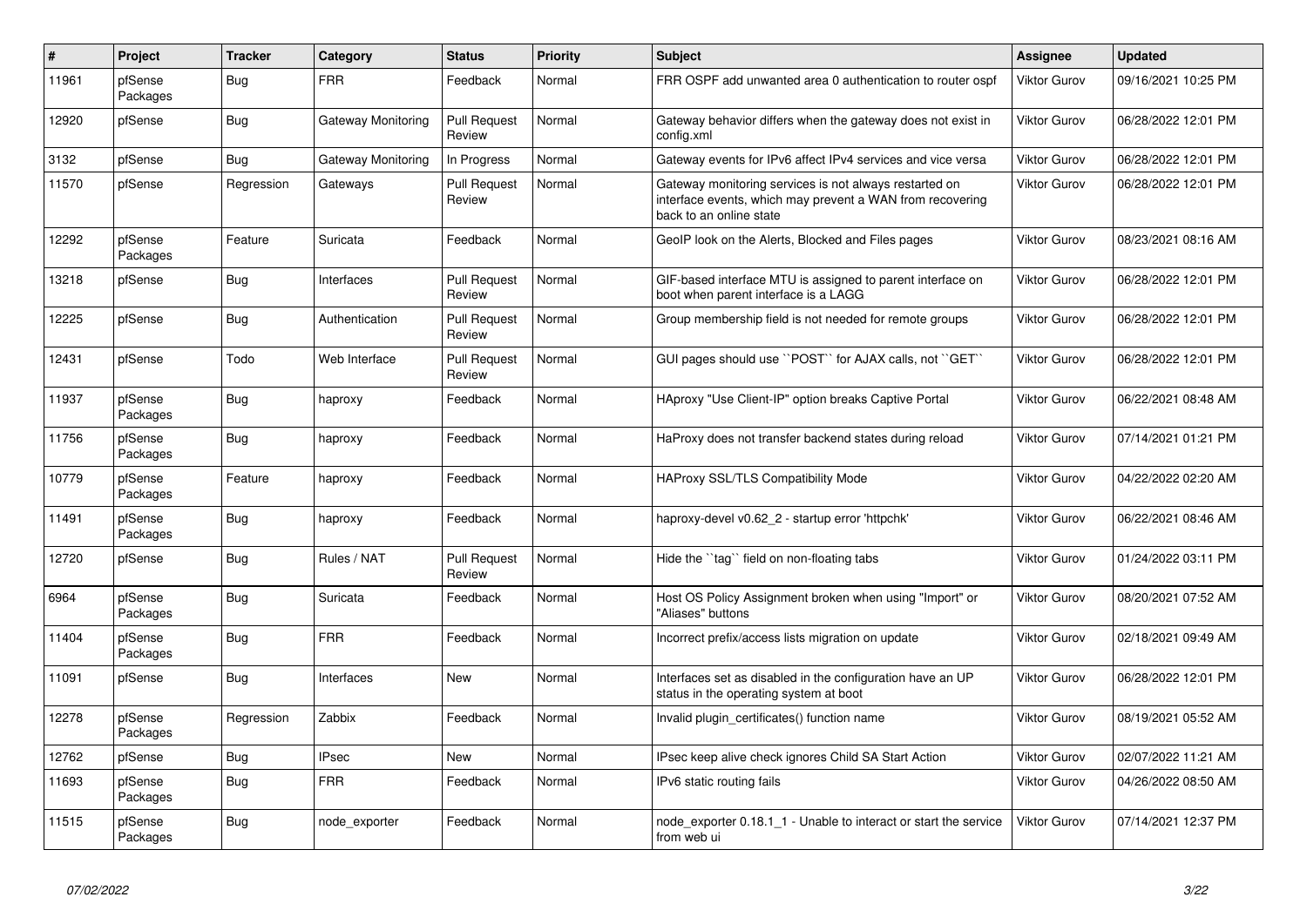| $\#$  | Project             | <b>Tracker</b> | Category           | <b>Status</b> | <b>Priority</b> | <b>Subject</b>                                                                                                   | Assignee            | <b>Updated</b>      |
|-------|---------------------|----------------|--------------------|---------------|-----------------|------------------------------------------------------------------------------------------------------------------|---------------------|---------------------|
| 11274 | pfSense<br>Packages | Bug            | ntop               | Feedback      | Normal          | ntopng https web server does not present full certificate chain                                                  | Viktor Gurov        | 01/28/2021 09:51 AM |
| 12506 | pfSense<br>Packages | <b>Bug</b>     | Suricata           | Feedback      | Normal          | Only selected instance is restarted on suppress list change                                                      | Viktor Gurov        | 12/01/2021 04:43 AM |
| 12706 | pfSense<br>Packages | Bug            | pfBlockerNG        | Feedback      | Normal          | pfBlockerNG and unbound does not work after switching /var to<br>RAM disk                                        | <b>Viktor Gurov</b> | 03/24/2022 10:47 AM |
| 12916 | pfSense<br>Packages | Bug            | pfBlockerNG        | <b>New</b>    | Normal          | pfBlockerNG-devel cron job does not trigger xmlrpc sync                                                          | Viktor Gurov        | 04/11/2022 12:55 PM |
| 12351 | pfSense<br>Packages | Todo           | pfBlockerNG        | Feedback      | Normal          | Remove non-functional feeds                                                                                      | Viktor Gurov        | 02/04/2022 02:29 PM |
| 12653 | pfSense<br>Packages | Regression     | <b>FRR</b>         | Feedback      | Normal          | RIP related startup error                                                                                        | Viktor Gurov        | 12/30/2021 08:37 AM |
| 12865 | pfSense<br>Packages | Todo           | <b>RRD Summary</b> | Feedback      | Normal          | <b>RRD Summary improvements</b>                                                                                  | Viktor Gurov        | 03/04/2022 12:20 PM |
| 11155 | pfSense<br>Packages | Feature        | pfBlockerNG        | Feedback      | Normal          | SafeSearch AAAA                                                                                                  | Viktor Gurov        | 02/05/2021 04:54 AM |
| 11248 | pfSense<br>Packages | Feature        | squidguard         | Feedback      | Normal          | SafeSearch update                                                                                                | Viktor Gurov        | 01/28/2021 10:01 AM |
| 11746 | pfSense<br>Packages | <b>Bug</b>     | FreeRADIUS         | Feedback      | Normal          | Second LDAP server configuration misses the ipaNThash<br>control attribute                                       | Viktor Gurov        | 07/14/2021 01:44 PM |
| 9852  | pfSense<br>Packages | Feature        | Suricata           | Feedback      | Normal          | show File-Store directory listing                                                                                | Viktor Gurov        | 08/20/2021 07:52 AM |
| 5922  | pfSense             | Feature        | <b>SNMP</b>        | <b>New</b>    | Normal          | SNMP - enable SNMP v3 functionality                                                                              | Viktor Gurov        | 03/02/2022 02:40 PM |
| 12683 | pfSense<br>Packages | <b>Bug</b>     | Snort              | Feedback      | Normal          | snort get vpns list() does not include OpenVPN CSO                                                               | Viktor Gurov        | 02/15/2022 10:47 AM |
| 10541 | pfSense<br>Packages | Feature        | Squid              | Feedback      | Normal          | Squid failover and load balancing                                                                                | Viktor Gurov        | 01/14/2021 07:34 AM |
| 10450 | pfSense<br>Packages | <b>Bug</b>     | Squid              | Feedback      | Normal          | Squid reverse proxy switching peers                                                                              | <b>Viktor Gurov</b> | 04/22/2022 02:21 AM |
| 11738 | pfSense<br>Packages | Regression     | squidguard         | Feedback      | Normal          | SquidGuard 1.16.18_17 Not Filtering Blacklist No-Transparent<br>Mode                                             | Viktor Gurov        | 12/21/2021 05:48 AM |
| 8827  | pfSense<br>Packages | <b>Bug</b>     | squidguard         | <b>New</b>    | Normal          | Squidguard: ACL redirect modes 'redirect' and 'err page' send<br>unresolvable URLs to the client.                | Viktor Gurov        | 12/21/2021 05:49 AM |
| 10572 | pfSense<br>Packages | <b>Bug</b>     | Squid              | Feedback      | Normal          | STARTTLS option is ignored                                                                                       | Viktor Gurov        | 04/22/2022 02:20 AM |
| 11296 | pfSense             | Bug            | Routing            | New           | Normal          | Static route targets may still reachable via default route when<br>the gateway they should route through is down | Viktor Gurov        | 06/28/2022 12:01 PM |
| 12322 | pfSense<br>Packages | <b>Bug</b>     | Suricata           | Feedback      | Normal          | Suricata creates invalid HOME_NET entries                                                                        | Viktor Gurov        | 09/10/2021 11:42 AM |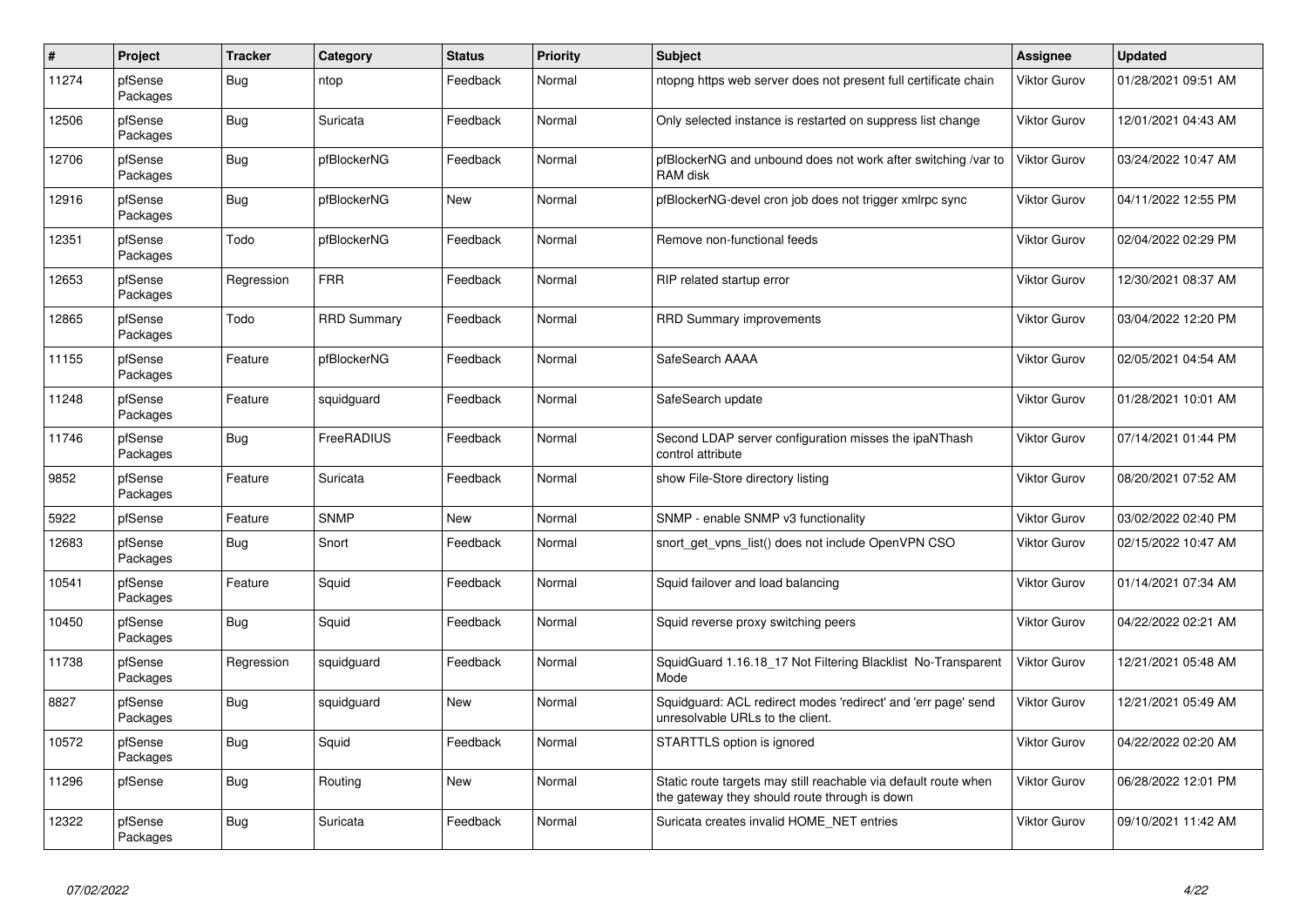| #     | Project             | <b>Tracker</b> | Category              | <b>Status</b>                 | <b>Priority</b> | <b>Subject</b>                                                                                               | <b>Assignee</b>                | <b>Updated</b>      |
|-------|---------------------|----------------|-----------------------|-------------------------------|-----------------|--------------------------------------------------------------------------------------------------------------|--------------------------------|---------------------|
| 10739 | pfSense<br>Packages | Feature        | haproxy               | Feedback                      | Normal          | Update HAproxy-devel package to 2.2 and HAproxy to 2.0                                                       | <b>Viktor Gurov</b>            | 10/03/2021 03:53 PM |
| 13034 | pfSense<br>Packages | Bug            | Zabbix                | Feedback                      | Normal          | Zabbix6 Agent and Proxy fail to set the PSK from the web GUI<br>in its conf files                            | Viktor Gurov                   | 04/06/2022 11:59 AM |
| 12645 | pfSense             | Bug            | <b>IPsec</b>          | New                           | Normal          | "filterdns" does not monitor remote IPsec gateways for IPv6<br>address changes                               | Viktor Gurov                   | 06/28/2022 12:01 PM |
| 11343 | pfSense<br>Packages | Bug            | <b>BIND</b>           | Feedback                      | Low             | Invalid link to pfSense-pkg-bind changelog                                                                   | <b>Viktor Gurov</b>            | 04/05/2022 08:12 AM |
| 13209 | pfSense<br>Packages | Bug            | pfBlockerNG           | New                           | Low             | Parsing Filter log by pfBlockerNG creates IP Block log with<br>Source/Destination mixed up or wrong Direcion | Viktor Gurov                   | 05/25/2022 03:50 AM |
| 12264 | pfSense<br>Packages | <b>Bug</b>     | Squid                 | Feedback                      | Low             | Stray <table> line in squid monitor.php</table>                                                              | <b>Viktor Gurov</b>            | 12/23/2021 10:53 AM |
| 11877 | pfSense             | Bug            | Web Interface         | <b>Pull Request</b><br>Review | Very Low        | Labels and description dissapear in firewall schedule edit.php                                               | Viktor Gurov                   | 06/28/2022 12:01 PM |
| 8794  | pfSense             | Feature        | <b>NTPD</b>           | <b>New</b>                    | Normal          | NTP authentiction                                                                                            | Tod L                          | 08/05/2021 01:20 AM |
| 13298 | pfSense             | Bug            | Dynamic DNS           | <b>Pull Request</b><br>Review | Normal          | Dynv6 does not check response code when updating                                                             | <b>Tiago Beling</b><br>d'Avila | 06/28/2022 12:01 PM |
| 13114 | pfSense<br>Packages | Bug            | <b>BIND</b>           | Feedback                      | Normal          | BIND calls rndc in rc_stop when named is not running                                                         | <b>Stuart Wyatt</b>            | 05/04/2022 12:41 PM |
| 11352 | pfSense             | Bug            | FreeBSD               | New                           | Low             | CTF types > 2^15 in the pfSense kernel config results in<br>DTrace failing                                   | Scott Long                     | 03/17/2021 02:52 AM |
| 8179  | pfSense             | Bug            | DHCP (IPv4)           | Feedback                      | Normal          | Incorrect reverse DNS zone in DHCP server config for<br>non-octet-aligned subnet mask                        | Renato Botelho                 | 02/09/2022 11:17 PM |
| 13215 | pfSense             | Bug            | <b>Captive Portal</b> | Assigned                      | Normal          | Allowed MAC/IP/Hostname traffic counts for authorized users                                                  | Reid Linnemann                 | 05/31/2022 05:31 PM |
| 13226 | pfSense             | Bug            | <b>Captive Portal</b> | Confirmed                     | Normal          | Captive Portal doesn't disconnect established OpenVPN link                                                   | Reid Linnemann                 | 05/30/2022 10:38 AM |
| 1831  | pfSense             | Feature        | <b>Captive Portal</b> | New                           | Normal          | Captive portal IPv6 support                                                                                  | Reid Linnemann                 | 06/28/2022 12:01 PM |
| 13282 | pfSense Plus        | Bug            | Aliases / Tables      | <b>New</b>                    | Normal          | FQDN Aliases Break if an Invalid Domain is Present in the<br>Chain                                           | Reid Linnemann                 | 06/30/2022 05:04 PM |
| 11545 | pfSense             | Regression     | Interfaces            | Feedback                      | Normal          | Primary interface address is not always used when VIPs are<br>present                                        | Reid Linnemann                 | 06/28/2022 12:01 PM |
| 13317 | pfSense             | Bug            | PHP Interpreter       | Feedback                      | Normal          | 'array_filter'' PHP Errors in "interfaces.inc"                                                               | Reid Linnemann                 | 06/30/2022 11:46 AM |
| 9296  | pfSense             | Bug            | Aliases / Tables      | Confirmed                     | Low             | Alias content is sometimes incomplete when mixing FQDN and<br>IP address                                     | Reid Linnemann                 | 06/18/2022 03:12 PM |
| 7216  | pfSense             | Feature        | Web Interface         | New                           | Normal          | Allow user to choose date display format                                                                     | <b>Phillip Davis</b>           | 02/02/2018 04:20 PM |
| 4451  | pfSense             | Bug            | DHCP (IPv4)           | New                           | Low             | Status DHCP Leases shows double entries for static entries<br>without IP address                             | <b>Phillip Davis</b>           | 05/21/2022 04:55 PM |
| 11498 | pfSense             | Feature        | WireGuard             | New                           | Normal          | WireGuard does not pass multicast traffic to peer                                                            | Peter Grehan                   | 03/19/2021 10:59 AM |
| 12462 | pfSense<br>Packages | Feature        | Telegraf              | <b>Pull Request</b><br>Review | Normal-package  | Telegraf: Add "devfs" to ignore_fs                                                                           | Offstage Roller                | 10/18/2021 09:03 AM |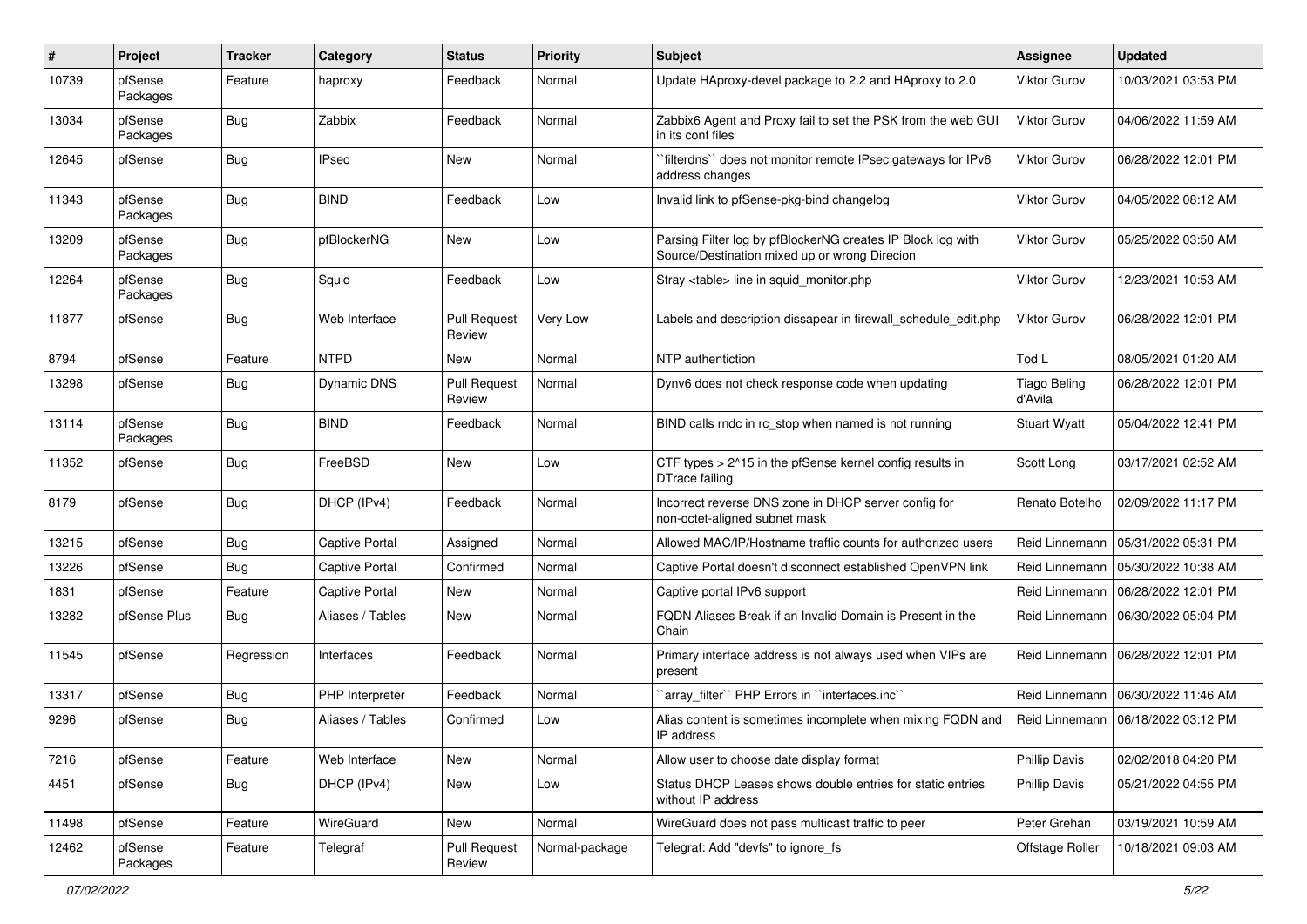| ∦     | Project      | <b>Tracker</b> | Category                            | <b>Status</b>                 | <b>Priority</b> | Subject                                                                                                     | <b>Assignee</b>       | <b>Updated</b>      |
|-------|--------------|----------------|-------------------------------------|-------------------------------|-----------------|-------------------------------------------------------------------------------------------------------------|-----------------------|---------------------|
| 9970  | pfSense      | Feature        | Captive Portal                      | New                           | Low             | Captive Portal and SAML2 Integration                                                                        | Mauro Braggio         | 10/12/2020 07:39 AM |
| 2693  | pfSense      | Feature        | Console Menu                        | New                           | Normal          | Allow mapping mapping non-physical interfaces via console                                                   | Mathieu Simon         | 11/27/2012 03:00 PM |
| 12144 | pfSense      | Bug            | <b>Operating System</b>             | In Progress                   | Normal          | Bug in "df -t" filtering if two filesystems use the same<br>mountpoint                                      | Mateusz Guzik         | 09/10/2021 10:07 AM |
| 13014 | pfSense      | <b>Bug</b>     | <b>IPsec</b>                        | New                           | Normal          | Charon.vici can get in a bad state                                                                          | Mateusz Guzik         | 06/28/2022 12:01 PM |
| 12079 | pfSense      | <b>Bug</b>     | <b>IGMP Proxy</b>                   | New                           | Normal          | IGMPProxy: kernel panic, Sleeping thread owns a<br>non-sleepable lock                                       | Mateusz Guzik         | 06/28/2022 12:01 PM |
| 12849 | pfSense      | <b>Bug</b>     | <b>Operating System</b>             | New                           | Normal          | pfsync kernel crash on reboot                                                                               | <b>Mateusz Guzik</b>  | 02/22/2022 02:02 PM |
| 12547 | pfSense      | Bug            | <b>Operating System</b>             | Feedback                      | Normal          | unsheduled system reboot/crash                                                                              | Mateusz Guzik         | 12/01/2021 01:20 PM |
| 13316 | pfSense      | Regression     | <b>Operating System</b>             | Feedback                      | Normal          | 'vmstat-m'' value for "temp" is accounted for incorrectly,<br>resulting in underflows                       | Mateusz Guzik         | 06/29/2022 10:01 AM |
| 9349  | pfSense      | <b>Bug</b>     | <b>IPsec</b>                        | Confirmed                     | Normal          | IPSec service start/stop/restart fails after settings change                                                | Markus<br>Stockhausen | 10/30/2020 01:33 PM |
| 13094 | pfSense      | Feature        | Packet Capture                      | <b>Pull Request</b><br>Review | Normal          | Allow packet capture filtering in tagged packets                                                            | Marcos<br>Mendoza     | 04/24/2022 06:06 PM |
| 13270 | pfSense Docs | New Content    | OpenVPN                             | <b>Pull Request</b><br>Review | Normal          | OpenVPN client gateway is incorrect when the server does not<br>push routes                                 | Marcos<br>Mendoza     | 06/26/2022 12:54 PM |
| 13243 | pfSense      | <b>Bug</b>     | OpenVPN                             | <b>Pull Request</b><br>Review | Normal          | OpenVPN status for multi-user VPN shows info icon to display<br>RADIUS rules when there are none to display | Marcos<br>Mendoza     | 06/28/2022 12:01 PM |
| 7996  | pfSense      | Bug            | Web Interface                       | <b>Pull Request</b><br>Review | Very Low        | Unnecessary link tag in login page                                                                          | Marcos<br>Mendoza     | 06/28/2022 12:01 PM |
| 12495 | pfSense      | Feature        | Dynamic DNS                         | <b>Pull Request</b><br>Review | Normal          | DynDNS: add deSEC IPv4&v6 simultaneos update                                                                | Lukas Wiest           | 11/01/2021 08:53 AM |
| 12494 | pfSense      | Feature        | Dynamic DNS                         | <b>Pull Request</b><br>Review | Normal          | DynDNS: make simultaneous update of IP and LegacyIP<br>possible                                             | <b>Lukas Wiest</b>    | 11/01/2021 08:52 AM |
| 9123  | pfSense      | <b>Bug</b>     | Interfaces                          | Feedback                      | Very High       | Adding/configuring vlan on ixl-devices causes aq_add_macvlan<br>err -53, aq_error 14                        | Luiz Souza            | 05/16/2022 07:57 AM |
| 8964  | pfSense      | <b>Bug</b>     | <b>IPsec</b>                        | New                           | High            | IPsec async cryptography advanced setting - TCP traffic not<br>passing through                              | Luiz Souza            | 12/08/2020 12:09 PM |
| 7235  | pfSense      | <b>Bug</b>     | <b>IPsec</b>                        | New                           | Normal          | 4860 has not got significant IPsec performance rising with<br>enabled HW acceleration                       | Luiz Souza            | 12/18/2021 04:32 PM |
| 4406  | pfSense      | <b>Bug</b>     | <b>Operating System</b>             | Confirmed                     | Normal          | ALTQ problems with wireless cloned interfaces                                                               | Luiz Souza            | 11/19/2015 12:06 AM |
| 6333  | pfSense      | <b>Bug</b>     | <b>Gateway Monitoring</b>           | Confirmed                     | Normal          | Bootup starts/restarts dpinger multiple times                                                               | Luiz Souza            | 11/16/2020 01:11 PM |
| 8324  | pfSense      | Bug            | Hardware / Drivers                  | New                           | Normal          | bxe cards require promisc for OSPF                                                                          | Luiz Souza            | 05/25/2020 03:19 PM |
| 6295  | pfSense      | <b>Bug</b>     | <b>Traffic Shaper</b><br>(Limiters) | New                           | Normal          | Crash upon applying CODELQ to untagged parent interface<br>when also applied to daughter VLAN               | Luiz Souza            | 08/20/2019 02:44 PM |
| 1819  | pfSense      | <b>Bug</b>     | <b>DNS Resolver</b>                 | New                           | Normal          | DNS Resolver Not Registering DHCP Server Specified Domain<br>Name                                           | Luiz Souza            | 04/28/2022 01:53 PM |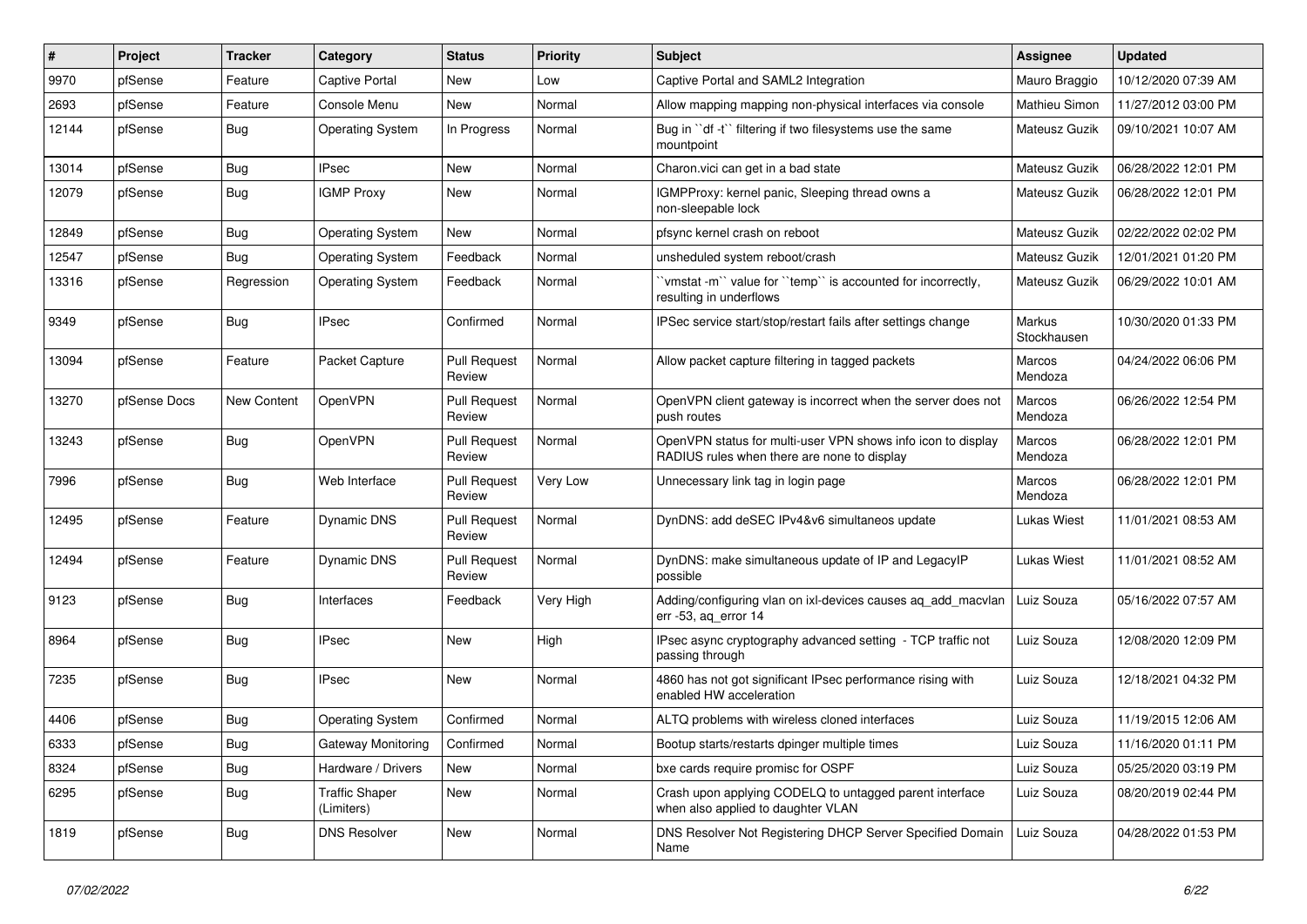| #     | Project             | <b>Tracker</b> | Category                            | <b>Status</b>                 | <b>Priority</b> | Subject                                                                                               | <b>Assignee</b> | <b>Updated</b>      |
|-------|---------------------|----------------|-------------------------------------|-------------------------------|-----------------|-------------------------------------------------------------------------------------------------------|-----------------|---------------------|
| 4479  | pfSense             | <b>Bug</b>     | <b>Operating System</b>             | New                           | Normal          | Firewall rules won't match GRE interface after applying IPSEC<br>transport encryption on GRE tunnel   | Luiz Souza      | 08/20/2021 08:46 AM |
| 11626 | pfSense Plus        | Bug            | Authentication                      | New                           | Normal          | Google LDAP connection failed due to lack of SNI for TLS 1.3                                          | Luiz Souza      | 06/27/2022 07:23 AM |
| 8815  | pfSense             | <b>Bug</b>     | Interfaces                          | New                           | Normal          | IP addresses are removed from interfaces when link is lost and<br>either IPv4 or IPv6 is dynamic      | Luiz Souza      | 07/21/2021 07:49 AM |
| 8013  | pfSense             | Bug            | <b>IPsec</b>                        | New                           | Normal          | IPsec MSS clamping value shared for IPv4 and IPv6                                                     | Luiz Souza      | 10/28/2021 01:37 PM |
| 7389  | pfSense             | <b>Bug</b>     | <b>Traffic Shaper</b><br>(Limiters) | In Progress                   | Normal          | Limiter does not work with transparent proxy                                                          | Luiz Souza      | 02/01/2021 03:31 PM |
| 3824  | pfSense             | <b>Bug</b>     | <b>Traffic Shaper</b><br>(Limiters) | Confirmed                     | Normal          | Limiters on bridge break traffic outside locally-configured IP<br>subnets                             | Luiz Souza      | 11/03/2016 07:16 PM |
| 8100  | pfSense             | <b>Bug</b>     | CARP                                | <b>New</b>                    | Normal          | pfsync Initially Deletes States on Primary for Connections<br>Established through Secondary           | Luiz Souza      | 02/08/2022 12:59 PM |
| 10875 | pfSense             | Bug            | Gateways                            | New                           | Normal          | PPP periodic reset does not fully restore gateway group<br>round-robin functionality                  | Luiz Souza      | 11/05/2020 07:44 AM |
| 7212  | pfSense             | Feature        | Hardware / Drivers                  | New                           | Normal          | Provide Driver for SG-1000 Crypto Accelerator                                                         | Luiz Souza      | 08/20/2019 08:46 AM |
| 6220  | pfSense             | Bug            | <b>Operating System</b>             | Confirmed                     | Normal          | state mismatch with host-initiated traffic matching binat to IP not<br>locally assigned               | Luiz Souza      | 06/08/2016 09:23 AM |
| 4796  | pfSense             | Feature        | Routing                             | New                           | Normal          | Support Multiple FIBs in pfSense                                                                      | Luiz Souza      | 09/22/2017 12:12 AM |
| 10904 | pfSense             | Feature        | <b>DHCP Relay</b>                   | <b>Pull Request</b><br>Review | Normal          | Support vti interfaces in dhcrelay                                                                    | Luiz Souza      | 10/12/2020 07:35 AM |
| 4405  | pfSense             | Feature        | <b>Traffic Shaper</b><br>(ALTQ)     | In Progress                   | Normal          | Traffic shaping doesn't work when applied to a bridge interface                                       | Luiz Souza      | 02/09/2021 12:05 PM |
| 8611  | pfSense             | <b>Bug</b>     | Interfaces                          | In Progress                   | Normal          | unable to receive IPv6 RA's on SG-1000, default route lost                                            | Luiz Souza      | 02/01/2021 03:31 PM |
| 10708 | pfSense             | <b>Bug</b>     | Upgrade                             | New                           | Normal          | ZFS bootpool boot symlink issue                                                                       | Luiz Souza      | 03/08/2021 07:03 AM |
| 8192  | pfSense             | Bug            | Gateway Monitoring                  | New                           | Low             | dpinger - Change in ISP link-local IPv6 address drops<br>connectivity                                 | Luiz Souza      | 11/05/2020 07:31 AM |
| 6023  | pfSense<br>Packages | <b>Bug</b>     | Suricata                            | New                           | Low             | Traffic Shaper (pfsense 2.3) Suricata V3.0 Inline Mode<br>Operation                                   | Luiz Souza      | 04/15/2016 05:59 AM |
| 4298  | pfSense             | <b>Bug</b>     | <b>SNMP</b>                         | Assigned                      | Very Low        | Excessive errors from snmpd                                                                           | Luiz Souza      | 09/13/2020 08:21 AM |
| 13323 | pfSense             | <b>Bug</b>     | <b>Captive Portal</b>               | New                           | Normal          | Captive Portal breaks policy based routing for mac address<br>bypassed clients after upgrade to 22.05 | Kristof Provost | 06/30/2022 09:46 AM |
| 13303 | pfSense             | <b>Bug</b>     | Dynamic DNS                         | <b>Pull Request</b><br>Review | Normal          | DynDNS - DNSExit no longer working                                                                    | Koen Zomers     | 06/28/2022 12:01 PM |
| 11797 | pfSense<br>Packages | <b>Bug</b>     | <b>Status Traffic Totals</b>        | New                           | Normal          | Traffic Totals lost upon reboot when using a ramdisk for /var<br>and /tmp                             | John Cornwell   | 04/10/2021 06:27 PM |
| 5616  | pfSense             | Feature        | Wireless                            | New                           | Normal          | <b>Incorrect Wireless Channel</b>                                                                     | Jim Thompson    | 10/09/2016 03:33 PM |
| 6742  | pfSense             | Feature        | Authentication                      | New                           | Normal          | OAuth2 authentication for OpenVPN (and for FreeRadius)                                                | Jim Thompson    | 10/19/2020 09:19 AM |
| 3377  | pfSense             | Feature        | <b>Captive Portal</b>               | New                           | Normal          | OAuth2 authentication in captive portal                                                               | Jim Thompson    | 10/19/2020 09:13 AM |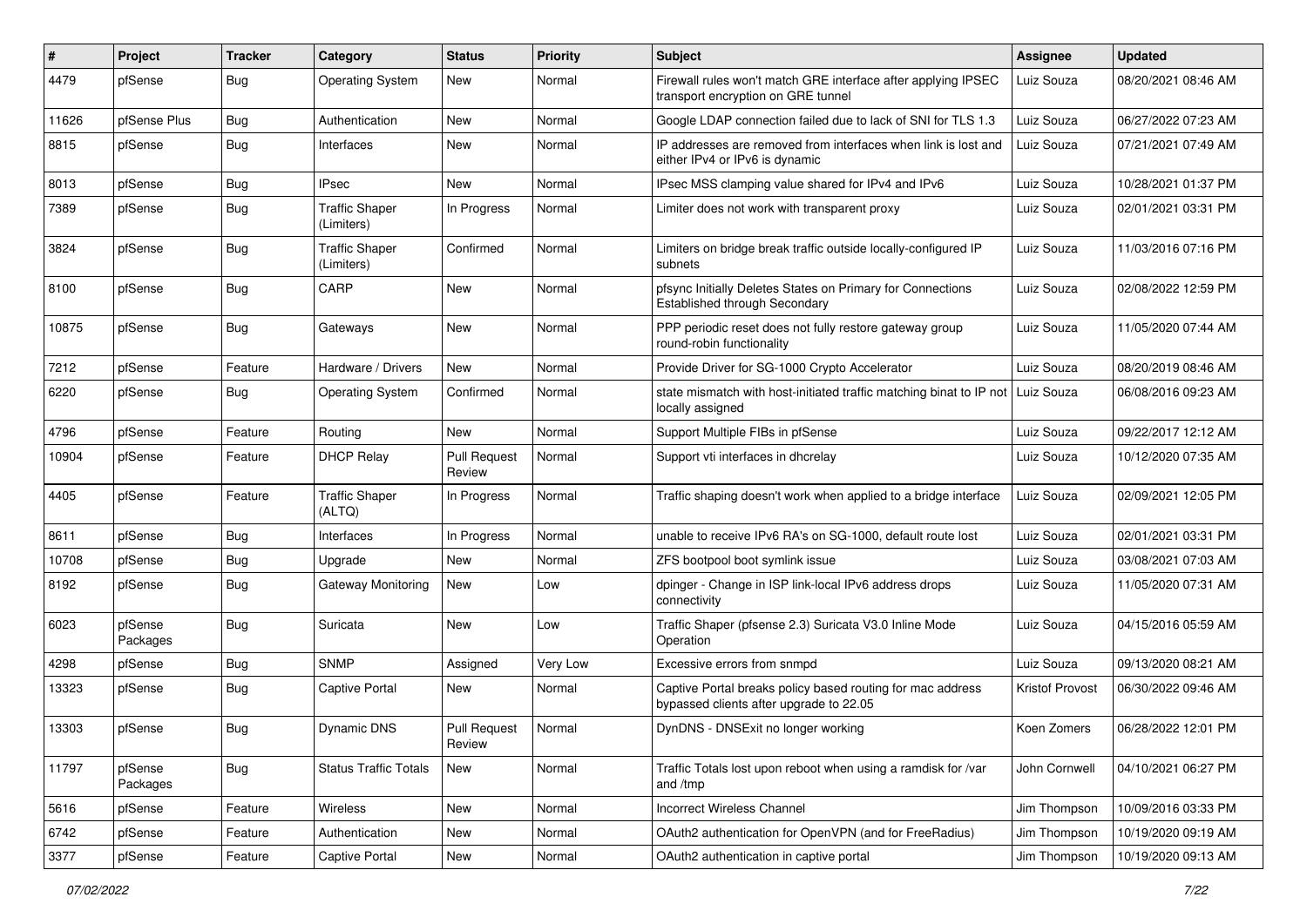| $\pmb{\#}$ | Project             | <b>Tracker</b>     | Category                    | <b>Status</b> | <b>Priority</b> | <b>Subject</b>                                                                                                                        | <b>Assignee</b> | <b>Updated</b>      |
|------------|---------------------|--------------------|-----------------------------|---------------|-----------------|---------------------------------------------------------------------------------------------------------------------------------------|-----------------|---------------------|
| 4632       | pfSense             | Feature            | <b>Operating System</b>     | <b>New</b>    | Normal          | Support for Multipath TCP (MPTCP)                                                                                                     | Jim Thompson    | 03/01/2022 05:39 AM |
| 12160      | pfSense<br>Packages | Regression         | syslog-ng                   | Feedback      | High            | An invalid configuration is generated when choosing TLS as the<br>default protocol                                                    | Jim Pingle      | 07/23/2021 03:27 PM |
| 9200       | pfSense<br>Packages | Todo               | <b>ACME</b>                 | <b>New</b>    | Normal          | Add DNS support for Google domain to Acme manager                                                                                     | Jim Pingle      | 02/15/2022 03:16 AM |
| 1979       | pfSense             | Feature            | Aliases / Tables            | <b>New</b>    | Normal          | Add some default read-only system aliases                                                                                             | Jim Pingle      | 08/21/2019 11:01 AM |
| 11997      | pfSense<br>Packages | <b>Bug</b>         | <b>IPsec Profile Wizard</b> | <b>New</b>    | Normal          | Add Support for Android Strongswan Profiles in the Profile<br>Wizard                                                                  | Jim Pingle      | 07/10/2021 07:51 PM |
| 11879      | pfSense<br>Packages | Feature            | <b>ACME</b>                 | Feedback      | Normal          | Add support for SSL.com ACME server                                                                                                   | Jim Pingle      | 03/02/2022 02:03 PM |
| 12980      | pfSense Docs        | Todo               | <b>OpenVPN</b>              | Feedback      | Normal          | Add warnings against OpenVPN Shared Key mode                                                                                          | Jim Pingle      | 03/24/2022 02:11 PM |
| 10653      | pfSense<br>Packages | Feature            | <b>FRR</b>                  | <b>New</b>    | Normal          | Allow to download frr status                                                                                                          | Jim Pingle      | 06/11/2020 01:21 AM |
| 9310       | pfSense Docs        | Correction         | Products                    | <b>New</b>    | Normal          | Appliances with internal switch need the MAC Address section<br>of their Getting Started guides updated                               | Jim Pingle      | 09/23/2020 10:24 AM |
| 6624       | pfSense             | Bug                | <b>IPsec</b>                | Confirmed     | Normal          | changes in IPsec config should down the connection                                                                                    | Jim Pingle      | 08/02/2021 12:08 PM |
| 12942      | pfSense             | Bug                | Gateways                    | <b>New</b>    | Normal          | Code to kill states for old gateway when reconnecting an<br>interface is incorrect                                                    | Jim Pingle      | 06/28/2022 12:01 PM |
| 12978      | pfSense Docs        | Correction         | Monitoring                  | <b>New</b>    | Normal          | Correction to iftop section of Monitoring Bandwidth Usage                                                                             | Jim Pingle      | 03/23/2022 11:18 AM |
| 12565      | pfSense Docs        | New Content        | <b>OpenVPN</b>              | <b>New</b>    | Normal          | Document new "Duplicate Connection Limit" option on<br>OpenVPN server instances                                                       | Jim Pingle      | 12/06/2021 08:07 AM |
| 13223      | pfSense Docs        | <b>New Content</b> | Routing / Gateways          | Feedback      | Normal          | Document new gateway state killing behavior                                                                                           | Jim Pingle      | 05/27/2022 01:59 PM |
| 9369       | pfSense Docs        | New Content        | Packages                    | <b>New</b>    | Normal          | Document remaining packages                                                                                                           | Jim Pingle      | 04/14/2021 03:39 PM |
| 13310      | pfSense             | Bug                | Rules / NAT                 | Feedback      | Normal          | Each line in the NPt destination IPv6 prefix list also contains the<br>network of the previous line when multiple choices are present | Jim Pingle      | 06/28/2022 12:01 PM |
| 13020      | pfSense Docs        | Todo               | <b>Firewall Rules</b>       | <b>New</b>    | Normal          | easyrule command documentation should document<br>permissible wildcards                                                               | Jim Pingle      | 04/04/2022 08:01 AM |
| 9545       | pfSense<br>Packages | Feature            | <b>FRR</b>                  | <b>New</b>    | Normal          | Enable MULTIPATH in FRR                                                                                                               | Jim Pingle      | 09/18/2020 12:52 PM |
| 9685       | pfSense Docs        | Correction         | <b>Firewall Rules</b>       | <b>New</b>    | Normal          | Feedback on Firewall - Floating Rules                                                                                                 | Jim Pingle      | 09/23/2020 02:57 PM |
| 11195      | pfSense Docs        | Correction         | Recipes                     | New           | Normal          | Feedback on pfSense Configuration Recipes - Accessing a<br>CPE/Modem from Inside the Firewall                                         | Jim Pingle      | 12/30/2020 01:13 PM |
| 11071      | pfSense Docs        | <b>New Content</b> | <b>DHCP</b>                 | <b>New</b>    | Normal          | Feedback on Services - IPv6 Router Advertisements                                                                                     | Jim Pingle      | 12/08/2020 09:25 AM |
| 9374       | pfSense Docs        | Correction         | Recipes                     | <b>New</b>    | Normal          | Feedback on Virtualization - Virtualizing pfSense with Hyper-V                                                                        | Jim Pingle      | 09/23/2020 02:40 PM |
| 10924      | pfSense Docs        | Correction         | Recipes                     | <b>New</b>    | Normal          | Feedback on Virtualization - Virtualizing pfSense with VMware<br>vSphere / ESXi                                                       | Jim Pingle      | 09/23/2020 03:46 PM |
| 11067      | pfSense Docs        | Correction         | <b>Wireless</b>             | <b>New</b>    | Normal          | Feedback on Wireless - Recommended Wireless Hardware                                                                                  | Jim Pingle      | 11/16/2020 07:17 AM |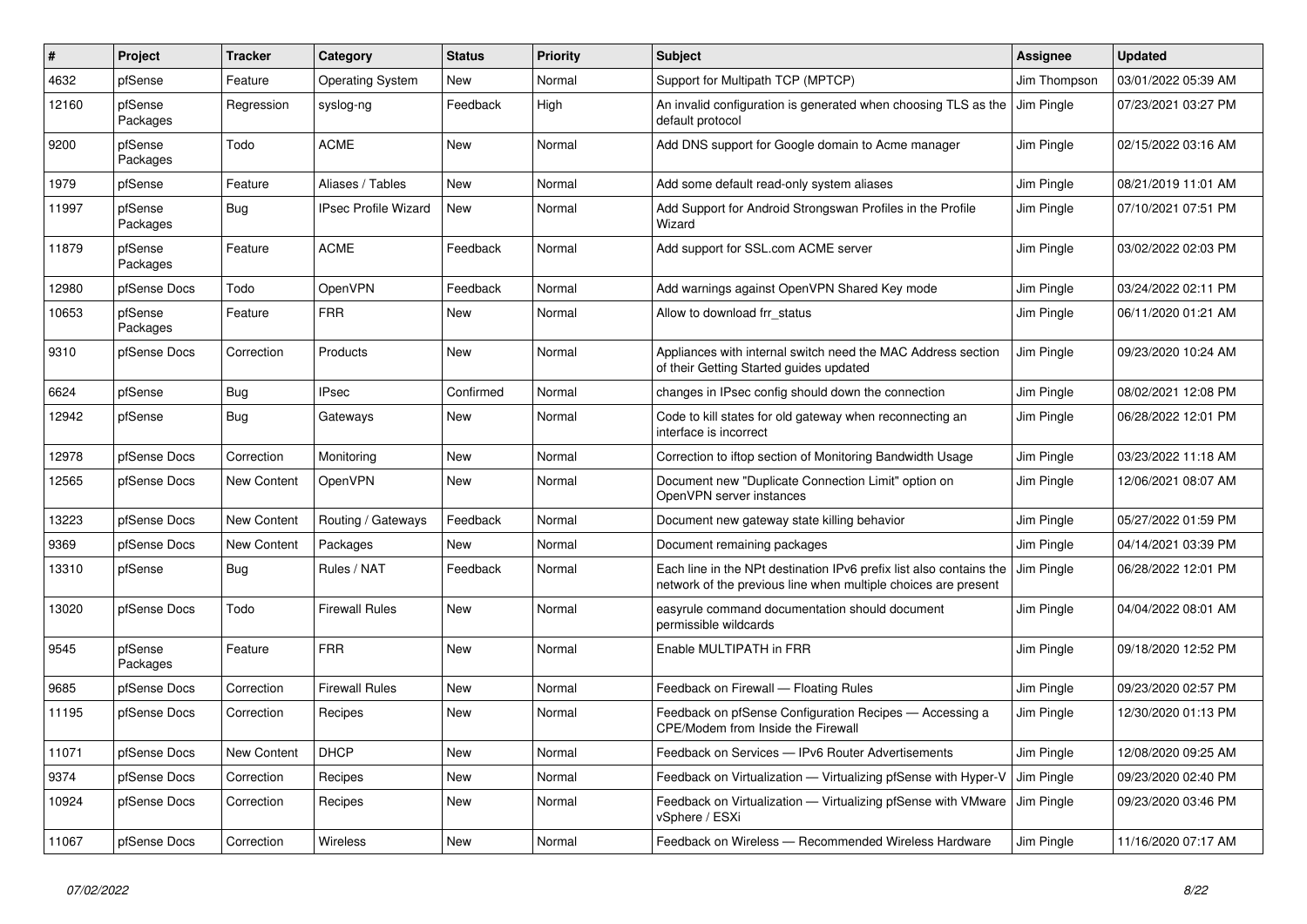| $\pmb{\#}$ | Project             | <b>Tracker</b> | Category                 | <b>Status</b>                 | <b>Priority</b> | Subject                                                                                           | <b>Assignee</b> | <b>Updated</b>      |
|------------|---------------------|----------------|--------------------------|-------------------------------|-----------------|---------------------------------------------------------------------------------------------------|-----------------|---------------------|
| 11204      | pfSense<br>Packages | <b>Bug</b>     | <b>NET-SNMP</b>          | Feedback                      | Normal          | Fix net-snmp logging to syslog                                                                    | Jim Pingle      | 03/19/2021 05:10 AM |
| 8516       | pfSense<br>Packages | <b>Bug</b>     | FreeRADIUS               | New                           | Normal          | FreeRADIUS requires settings re-saved after pfSense upgrade                                       | Jim Pingle      | 12/31/2021 05:58 PM |
| 11206      | pfSense<br>Packages | Feature        | <b>FRR</b>               | <b>Pull Request</b><br>Review | Normal          | <b>FRR 7.5</b>                                                                                    | Jim Pingle      | 01/08/2021 12:47 PM |
| 10789      | pfSense<br>Packages | Feature        | <b>FRR</b>               | Feedback                      | Normal          | FRR integrated configuration and hitless reloads                                                  | Jim Pingle      | 01/20/2021 11:16 PM |
| 11130      | pfSense<br>Packages | Feature        | <b>FRR</b>               | Feedback                      | Normal          | FRR RIP support                                                                                   | Jim Pingle      | 12/31/2021 04:19 PM |
| 10294      | pfSense<br>Packages | Bug            | <b>FRR</b>               | New                           | Normal          | FRR Route Counts Incorrect on Status Page                                                         | Jim Pingle      | 02/26/2020 11:08 AM |
| 11345      | pfSense<br>Packages | <b>Bug</b>     | <b>FRR</b>               | Feedback                      | Normal          | FRR-OSPF - No "prefix-list" possible                                                              | Jim Pingle      | 02/04/2021 11:03 PM |
| 10482      | pfSense Docs        | Correction     | Virtualization           | New                           | Normal          | In AWS, Get System Log may not show output and Get<br>Instance Screenshot may need to be used     | Jim Pingle      | 04/20/2020 09:07 AM |
| 12335      | pfSense             | <b>Bug</b>     | <b>IPsec</b>             | New                           | Normal          | IPsec DNS inefficiency                                                                            | Jim Pingle      | 06/28/2022 12:01 PM |
| 8315       | pfSense<br>Packages | <b>Bug</b>     | Mail report              | Feedback                      | Normal          | Mail Report mail report send() behavior different than<br>notify_via_smtp()                       | Jim Pingle      | 09/24/2019 10:12 AM |
| 11539      | pfSense             | <b>Bug</b>     | <b>IPsec</b>             | Feedback                      | Normal          | Mobile IPsec "split include" value of 0.0.0.0/0 causes some<br>clients to fail                    | Jim Pingle      | 06/28/2022 12:01 PM |
| 12475      | pfSense<br>Packages | <b>Bug</b>     | OpenVPN Client<br>Export | Feedback                      | Normal          | OpenVPN Client Export does not show certificate without<br>private key                            | Jim Pingle      | 02/17/2022 08:24 AM |
| 13088      | pfSense             | <b>Bug</b>     | OpenVPN                  | <b>New</b>                    | Normal          | OpenVPN Client Overrides: properly hide/show form fields                                          | Jim Pingle      | 06/08/2022 09:15 AM |
| 13211      | pfSense Docs        | New Content    | <b>OpenVPN</b>           | Feedback                      | Normal          | OpenVPN DCO Documentation                                                                         | Jim Pingle      | 06/15/2022 10:42 AM |
| 8380       | pfSense             | Bug            | OpenVPN                  | New                           | Normal          | OpenVPN RADIUS password length is not constant                                                    | Jim Pingle      | 07/17/2020 11:46 AM |
| 13090      | pfSense             | <b>Bug</b>     | OpenVPN                  | New                           | Normal          | OpenVPN: do not use legacy deprecated netbios settings                                            | Jim Pingle      | 04/22/2022 11:19 AM |
| 13085      | pfSense             | Feature        | OpenVPN                  | <b>Pull Request</b><br>Review | Normal          | OpenVPN: expose NBDD servers in GUI + fix GUI bugs                                                | Jim Pingle      | 04/22/2022 11:09 AM |
| 13089      | pfSense             | <b>Bug</b>     | OpenVPN                  | New                           | Normal          | OpenVPN: fix some netbios options were preserved even if teh<br>Netbios option was unchecked      | Jim Pingle      | 04/22/2022 11:06 AM |
| 13054      | pfSense             | Feature        | Package System           | <b>New</b>                    | Normal          | Package plugin hook for web server configuration stanzas                                          | Jim Pingle      | 04/12/2022 03:04 PM |
| 12549      | pfSense             | Regression     | <b>IPsec</b>             | New                           | Normal          | Per-user Mobile IPsec settings are not applied to connecting<br>mobile clients                    | Jim Pingle      | 06/28/2022 12:01 PM |
| 13228      | pfSense             | <b>Bug</b>     | Interfaces               | New                           | Normal          | Recovering interface gateway may not be added back into<br>gateway groups and rules when expected | Jim Pingle      | 06/29/2022 04:31 PM |
| 12963      | pfSense<br>Packages | Feature        | Nmap                     | Feedback                      | Normal          | Run nmap scans in the background                                                                  | Jim Pingle      | 06/06/2022 06:55 PM |
| 12811      | pfSense             | Bug            | Gateway Monitoring       | New                           | Normal          | Services are not restarted when PPP interfaces connect                                            | Jim Pingle      | 06/30/2022 03:18 AM |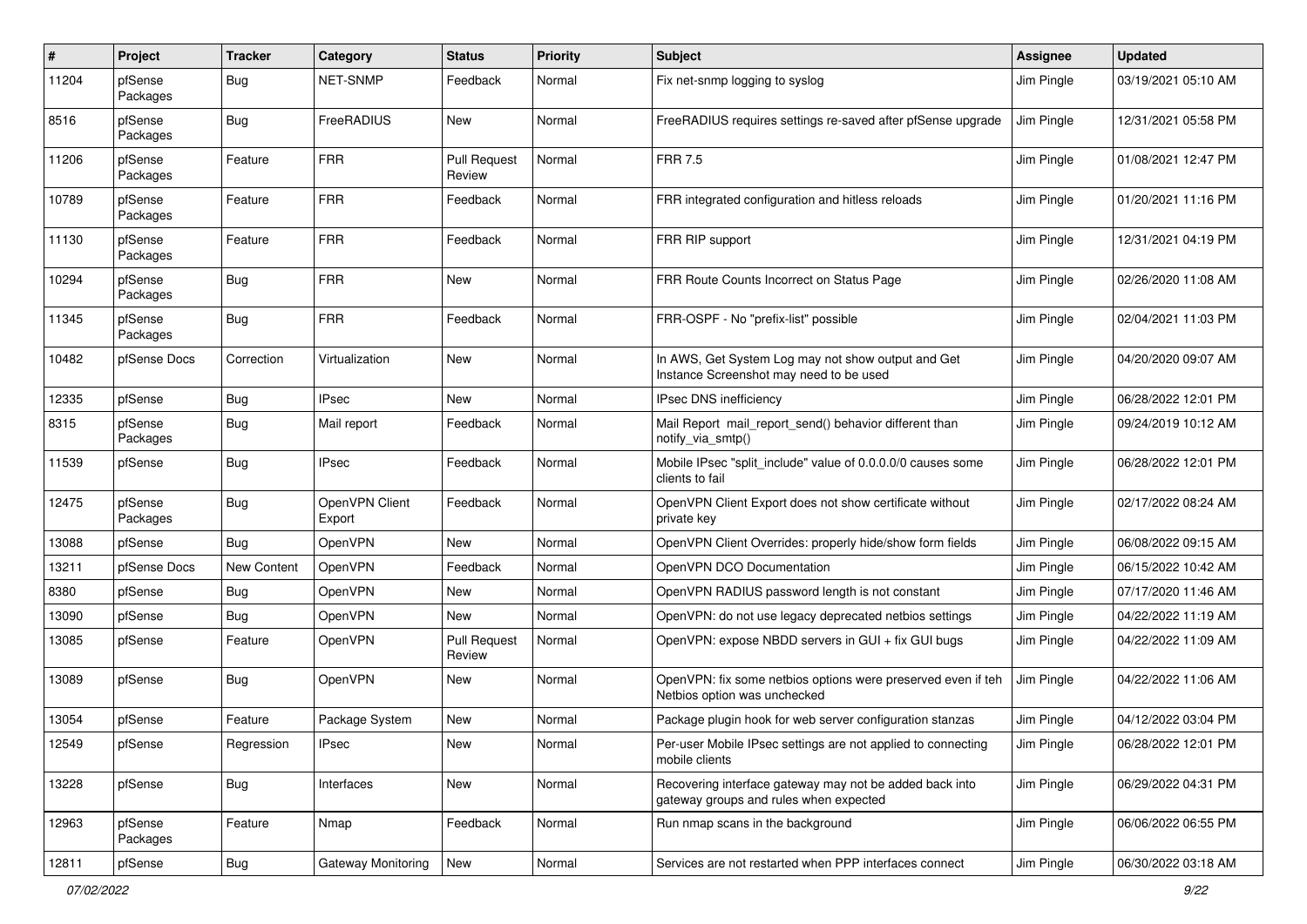| $\pmb{\#}$ | Project             | <b>Tracker</b> | Category                   | <b>Status</b>                 | <b>Priority</b> | Subject                                                                                                                                        | <b>Assignee</b> | <b>Updated</b>      |
|------------|---------------------|----------------|----------------------------|-------------------------------|-----------------|------------------------------------------------------------------------------------------------------------------------------------------------|-----------------|---------------------|
| 13255      | pfSense<br>Packages | Todo           | OpenVPN Client<br>Export   | New                           | Normal          | Set PKCS#12 algorithm when exporting OpenVPN ZIP or<br>Windows bundles                                                                         | Jim Pingle      | 06/08/2022 10:37 AM |
| 9335       | pfSense<br>Packages | Bug            | haproxy                    | Feedback                      | Normal          | Stored XSS in HAProxy / haproxy_listeners_edit.php                                                                                             | Jim Pingle      | 02/18/2019 09:35 AM |
| 6569       | pfSense             | Feature        | <b>NTPD</b>                | <b>New</b>                    | Normal          | Support Rockwell ZODIAC binary protocol (Jupiter receiver) for<br>high precision                                                               | Jim Pingle      | 07/18/2016 11:45 AM |
| 11301      | pfSense<br>Packages | Feature        | <b>FRR</b>                 | Feedback                      | Normal          | Switch FRR to use default rc file as a service control base                                                                                    | Jim Pingle      | 01/28/2021 09:35 AM |
| 13132      | pfSense             | Bug            | Backup / Restore           | New                           | Normal          | Two SSHDATA Sections in Restored Config Breaks Unit                                                                                            | Jim Pingle      | 06/29/2022 07:53 AM |
| 13245      | pfSense             | Feature        | Aliases / Tables           | <b>Pull Request</b><br>Review | Normal          | Type column on Alias lists                                                                                                                     | Jim Pingle      | 06/28/2022 12:01 PM |
| 13229      | pfSense Docs        | Todo           | <b>Captive Portal</b>      | Feedback                      | Normal          | Update documentation for IPFW to PF transition for Limiters<br>and Captive Portal                                                              | Jim Pingle      | 05/27/2022 03:04 PM |
| 9370       | pfSense Docs        | Correction     | General                    | In Progress                   | Normal          | Update old screenshots                                                                                                                         | Jim Pingle      | 12/03/2021 09:55 AM |
| 10821      | pfSense Docs        | Correction     | General                    | New                           | Normal          | Use neutral language alternatives                                                                                                              | Jim Pingle      | 09/23/2020 10:43 AM |
| 13240      | pfSense             | Bug            | Rules / NAT                | <b>New</b>                    | Normal          | User is forced to pick an NPt destination IPv6 prefix length even<br>when choosing a drop-down entry which contains a defined<br>prefix length | Jim Pingle      | 06/28/2022 12:01 PM |
| 7248       | pfSense             | Feature        | <b>IPsec</b>               | <b>New</b>                    | Normal          | Web UI for IPSec settings should warn about poor security<br>choices                                                                           | Jim Pingle      | 10/31/2019 12:15 PM |
| 13108      | pfSense Docs        | Todo           | Installation /<br>Upgrades | <b>New</b>                    | Normal          | ZFS filesystem implications                                                                                                                    | Jim Pingle      | 04/27/2022 03:18 PM |
| 8852       | pfSense Docs        | Correction     | <b>DHCP</b>                | <b>New</b>                    | Normal          | [feedback form] Unclear about "Client Identifier" in a static<br>mapping                                                                       | Jim Pingle      | 09/23/2020 02:30 PM |
| 11471      | pfSense Docs        | Todo           | Development                | New                           | Low             | Feedback on Development - Developing Packages                                                                                                  | Jim Pingle      | 02/19/2021 02:52 PM |
| 9454       | pfSense Docs        | Correction     | Interfaces                 | New                           | Low             | Feedback on IDS / IPS - Snort Suppression Lists                                                                                                | Jim Pingle      | 09/23/2020 02:44 PM |
| 9608       | pfSense Docs        | Correction     | Recipes                    | <b>New</b>                    | Low             | Feedback on Virtualization - Virtualizing pfSense with Hyper-V                                                                                 | Jim Pingle      | 03/06/2021 04:29 PM |
| 13318      | pfSense             | Bug            | Web Interface              | Feedback                      | Low             | NDP Table not showing hostname                                                                                                                 | Jim Pingle      | 07/02/2022 02:57 AM |
| 84         | pfSense             | Feature        | Web Interface              | <b>New</b>                    | Low             | Nightly Filter Summary E-Mail                                                                                                                  | Jim Pingle      | 04/03/2010 06:22 PM |
| 13258      | pfSense             | <b>Bug</b>     | Console Menu               | <b>Pull Request</b><br>Review | Low             | secret menu option 100                                                                                                                         | Jim Pingle      | 06/28/2022 12:01 PM |
| 13250      | pfSense             | Todo           | DHCP (IPv4)                | <b>New</b>                    | Very Low        | Clean up DHCP Server option language                                                                                                           | Jim Pingle      | 06/28/2022 12:01 PM |
| 9889       | pfSense             | Bug            | Certificates               | New                           | Very Low        | CRL check for Intermediate CA CRLs fails                                                                                                       | Jim Pingle      | 11/08/2019 11:03 AM |
| 12863      | pfSense             | Feature        | Authentication             | New                           | Very Low        | dynamically tune sha512crypt rounds                                                                                                            | Jim Pingle      | 03/19/2022 12:53 PM |
| 11145      | pfSense Docs        | Correction     | Virtualization             | New                           | Very Low        | Feedback on pfSense Configuration Recipes - Virtualizing<br>pfSense with Hyper-V                                                               | Jim Pingle      | 03/06/2021 04:14 PM |
| 9141       | pfSense<br>Packages | Feature        | <b>FRR</b>                 | New                           | Very Low        | FRR xmlrpc                                                                                                                                     | Jim Pingle      | 11/26/2018 07:49 AM |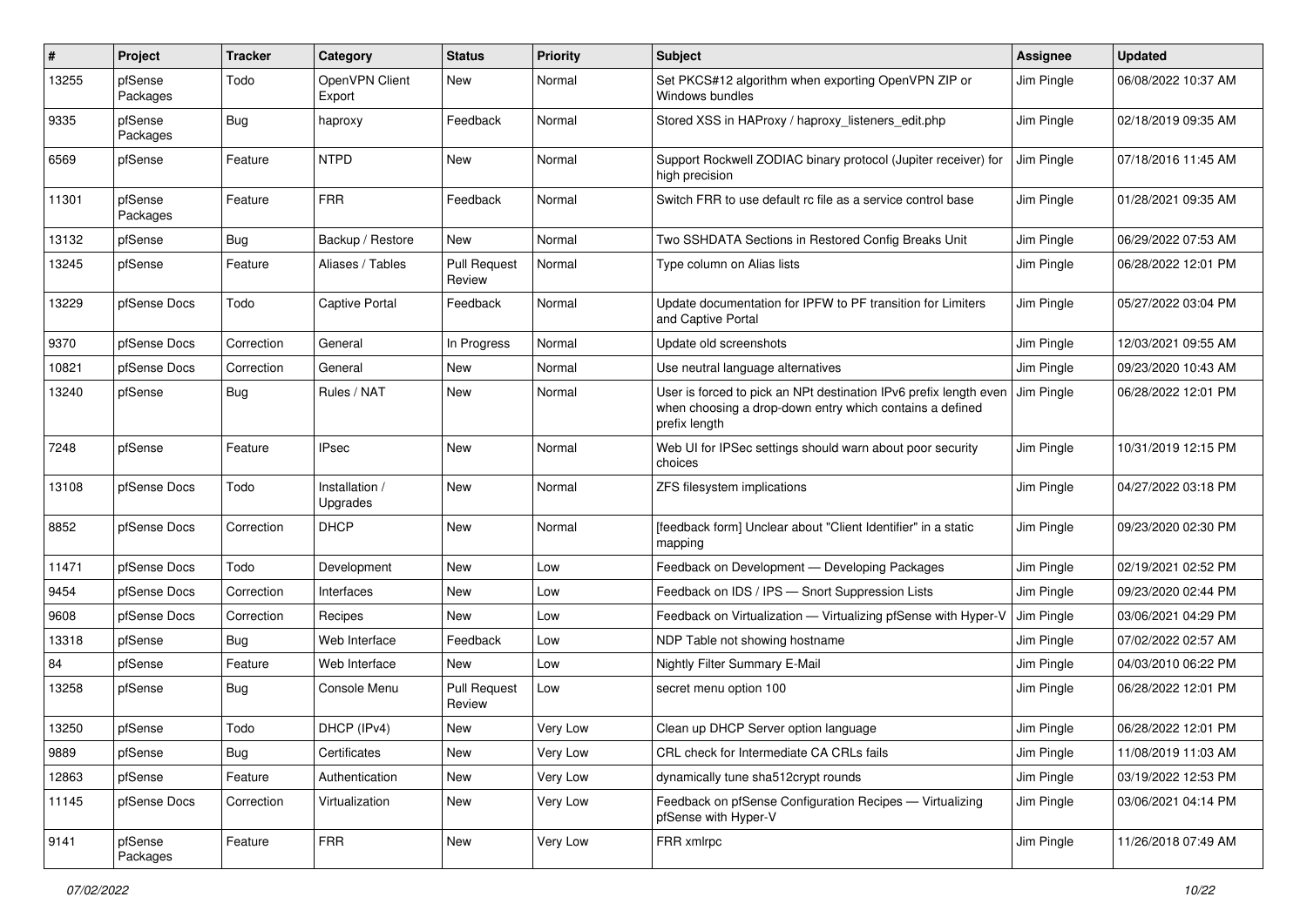| #     | Project             | <b>Tracker</b> | Category                            | <b>Status</b>                 | <b>Priority</b> | Subject                                                                                                               | <b>Assignee</b>        | <b>Updated</b>      |
|-------|---------------------|----------------|-------------------------------------|-------------------------------|-----------------|-----------------------------------------------------------------------------------------------------------------------|------------------------|---------------------|
| 13272 | pfSense             | Bug            | Captive Portal                      | <b>Pull Request</b><br>Review | Very Low        | Voucher CSV output has leading space before voucher code                                                              | Jim Pingle             | 06/28/2022 12:01 PM |
| 1675  | pfSense             | Bug            | <b>Captive Portal</b>               | New                           | Normal          | Captive portal logout problems with pop-up blockers.                                                                  | <b>Jared Dillard</b>   | 03/28/2016 01:37 PM |
| 9537  | pfSense<br>Packages | Bug            | <b>Status Traffic Totals</b>        | New                           | Normal          | One month offset in displayed data between time changes                                                               | Jared Dillard          | 05/01/2020 08:27 AM |
| 8274  | pfSense             | Feature        | <b>Traffic Graphs</b>               | New                           | Normal          | Reverse Inverse Traffic Graph View                                                                                    | <b>Jared Dillard</b>   | 08/14/2019 10:31 AM |
| 5367  | pfSense             | <b>Bug</b>     | Web Interface                       | New                           | Normal          | Safari repeatedly tries to reload dashboard                                                                           | <b>Jared Dillard</b>   | 08/22/2016 11:08 AM |
| 7398  | pfSense             | Feature        | <b>Traffic Graphs</b>               | Assigned                      | Normal          | Show average value of bandwidth in/out on Dashboard trafic<br>graph                                                   | <b>Jared Dillard</b>   | 08/21/2019 08:56 AM |
| 8349  | pfSense             | Feature        | <b>Traffic Graphs</b>               | New                           | Normal          | Show the actual numerical information (upload/download<br>speeds) in the traffic graph dashboard widget               | <b>Jared Dillard</b>   | 02/28/2018 09:42 AM |
| 10429 | pfSense<br>Packages | Bug            | <b>Status Traffic Totals</b>        | New                           | Normal          | Status Traffic Total broken 2.4.5                                                                                     | Jared Dillard          | 02/27/2021 07:55 PM |
| 7267  | pfSense<br>Packages | <b>Bug</b>     | <b>Status Traffic Totals</b>        | New                           | Normal          | Status Traffic Totals - Stacked Bar - Scale not high enough                                                           | <b>Jared Dillard</b>   | 11/18/2020 07:38 AM |
| 7400  | pfSense             | Bug            | <b>Traffic Graphs</b>               | Assigned                      | Normal          | Traffic Graphs show bad data on 2.3.3_1                                                                               | <b>Jared Dillard</b>   | 12/31/2021 05:47 PM |
| 6696  | pfSense             | Bug            | <b>Traffic Shaper</b><br>(ALTQ)     | New                           | Low             | Add configure link to Status > Queues error message if traffic<br>shaping not configured                              | Jared Dillard          | 08/21/2019 08:55 AM |
| 5480  | pfSense             | Todo           | Web Interface                       | New                           | Low             | inconsistent display of default values in fields                                                                      | <b>Jared Dillard</b>   | 03/01/2016 04:59 PM |
| 10892 | pfSense             | <b>Bug</b>     | Rules / NAT                         | New                           | Low             | Large number of VLAN/LANs make floating rules are to read                                                             | <b>Jared Dillard</b>   | 02/01/2021 03:29 PM |
| 7387  | pfSense             | Bug            | Dashboard                           | New                           | Low             | New Traffic Graph in dashboard resets inverted view to normal<br>view                                                 | Jared Dillard          | 12/11/2021 08:14 PM |
| 6752  | pfSense<br>Packages | Todo           | <b>Status Traffic Totals</b>        | New                           | Low             | Traffic Totals Data Summary Graph                                                                                     | <b>Jared Dillard</b>   | 11/08/2017 08:58 AM |
| 6026  | pfSense             | Bug            | Rules / NAT                         | New                           | Low             | webinterface, firewall rules, wrapping of columns or visible<br>(horizontal)scrollbar needed when contents doesnt fit | <b>Jared Dillard</b>   | 08/20/2019 03:40 PM |
| 6697  | pfSense             | Todo           | Web Interface                       | New                           | Low             | White squares around the numeric values in the Status /<br>Queues page                                                | <b>Jared Dillard</b>   | 08/15/2016 03:19 AM |
| 6727  | pfSense             | Todo           | Web Interface                       | New                           | Very Low        | Missing file apple-touch-icon-precomposed.png?                                                                        | <b>Jared Dillard</b>   | 08/18/2016 02:10 PM |
| 6993  | pfSense             | <b>Bug</b>     | OpenVPN                             | New                           | Normal          | OpenVPN status error during CARP state transition                                                                     | James Webb             | 12/31/2021 05:44 PM |
| 13284 | pfSense<br>Packages | Feature        | FreeRADIUS                          | New                           | Normal          | Option to define "Issuer" in OPT configuration.                                                                       | Jakob<br>Nordgarden    | 06/19/2022 12:10 PM |
| 8072  | pfSense             | <b>Bug</b>     | <b>Traffic Shaper</b><br>(Limiters) | New                           | Normal          | Limiter / Queue mask issues?                                                                                          | Ivor Kreso             | 11/08/2017 07:56 PM |
| 13214 | pfSense<br>Packages | Bug            | node exporter                       | <b>Pull Request</b><br>Review | Normal-package  | AttributeError: 'NoneType' object has no attribute 'text'                                                             | lan Grindley           | 05/25/2022 08:20 AM |
| 6167  | pfSense             | Bug            | <b>IPsec</b>                        | Confirmed                     | Normal          | IPsec IPComp not working                                                                                              | George<br>Neville-Neil | 09/22/2020 06:07 PM |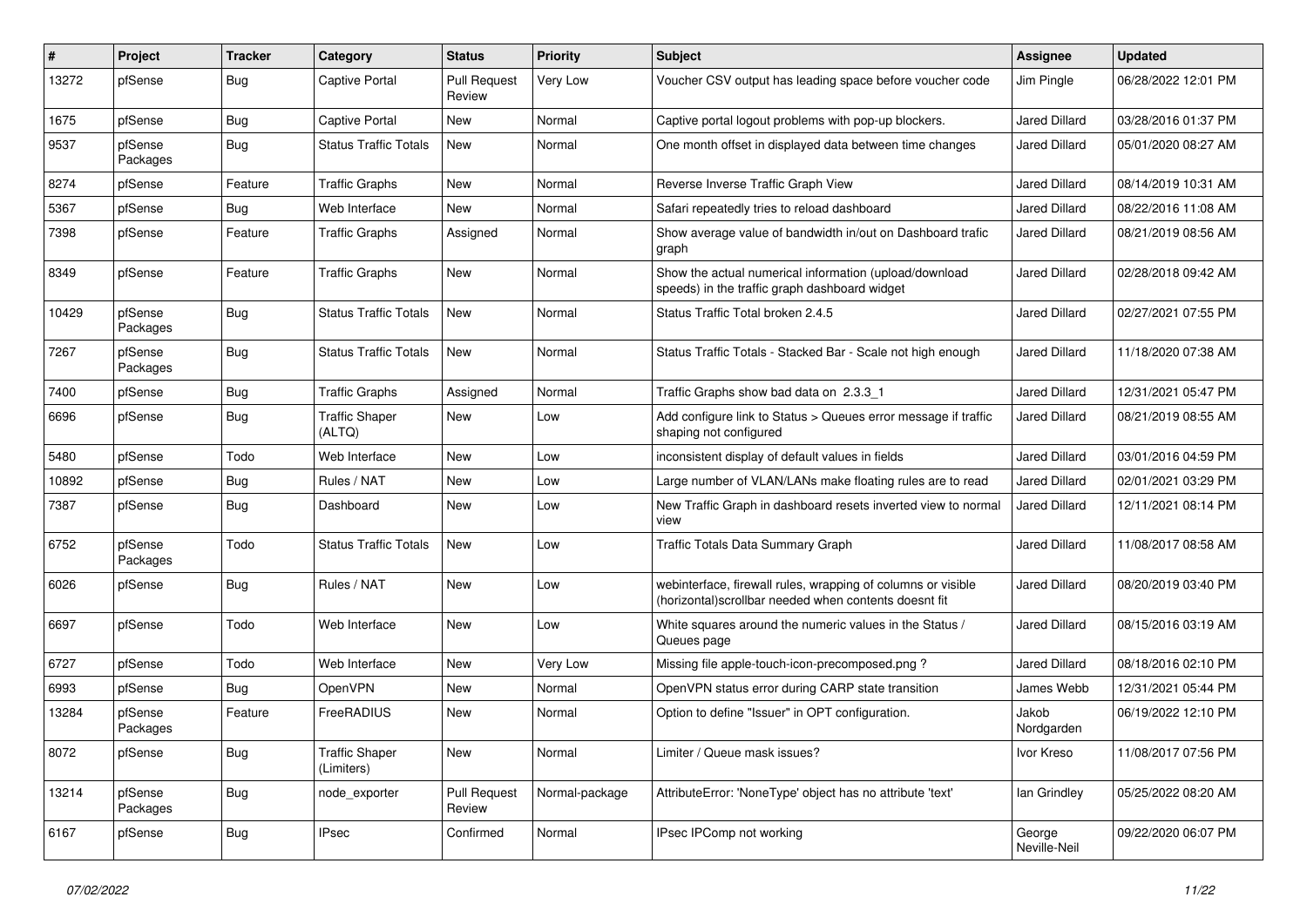| #     | Project             | <b>Tracker</b>     | Category           | <b>Status</b>                 | <b>Priority</b> | <b>Subject</b>                                                                                                                          | <b>Assignee</b>       | <b>Updated</b>      |
|-------|---------------------|--------------------|--------------------|-------------------------------|-----------------|-----------------------------------------------------------------------------------------------------------------------------------------|-----------------------|---------------------|
| 6873  | pfSense             | Bug                | DHCP (IPv6)        | <b>New</b>                    | Low             | radvd - Too many addresses in RDNSS section when<br>previously using DHCPv6                                                             | Dominic<br>McKeown    | 06/06/2018 10:45 AM |
| 13306 | pfSense<br>Packages | Todo               | <b>Nut</b>         | <b>New</b>                    | Normal          | Update NUT to version 2.8.0 to match FreeBSD Packages                                                                                   | Denny Page            | 06/27/2022 10:45 AM |
| 8309  | pfSense             | Feature            | Hardware / Drivers | New                           | Normal          | Include apuled driver to add support for LEDs on PC Engines<br><b>APU</b> boards                                                        | Darryn Storm          | 08/20/2019 08:47 AM |
| 12608 | pfSense<br>Packages | <b>Bug</b>         | <b>WireGuard</b>   | <b>New</b>                    | High            | WireGuard tunnels monitored by dpinger causing system to<br>stop routing completely in certain situations                               | Christian<br>McDonald | 12/16/2021 03:14 PM |
| 12924 | pfSense<br>Packages | Bug                | WireGuard          | <b>New</b>                    | Normal          | <b>DNS Resolver WireGuard ACL Inconsistency</b>                                                                                         | Christian<br>McDonald | 04/10/2022 10:36 AM |
| 12756 | pfSense Docs        | Todo               | <b>WireGuard</b>   | <b>New</b>                    | Normal          | Feedback on pfSense Configuration Recipes - WireGuard<br>Remote Access VPN Configuration Example                                        | Christian<br>McDonald | 05/31/2022 11:42 AM |
| 12760 | pfSense<br>Packages | Bug                | <b>WireGuard</b>   | New                           | Normal          | Link-local addresses disallowed on Wireguard interfaces                                                                                 | Christian<br>McDonald | 02/07/2022 03:50 AM |
| 12715 | pfSense             | <b>Bug</b>         | Authentication     | New                           | Normal          | Long system startup time when LDAP is configured and<br>unavailable during startup.                                                     | Christian<br>McDonald | 01/24/2022 05:50 AM |
| 6651  | pfSense<br>Packages | Feature            | <b>FRR</b>         | Feedback                      | Normal          | Loopback interfaces                                                                                                                     | Christian<br>McDonald | 12/25/2021 02:42 PM |
| 13115 | pfSense<br>Packages | <b>Bug</b>         | WireGuard          | Feedback                      | Normal          | WireGuard panic due to KBI changes in ""udp_tun_func_t()""                                                                              | Christian<br>McDonald | 05/15/2022 10:47 AM |
| 12525 | pfSense<br>Packages | Feature            | <b>WireGuard</b>   | <b>New</b>                    | Normal          | WireGuard Tunnel restore configuration                                                                                                  | Christian<br>McDonald | 11/17/2021 07:15 AM |
| 12513 | pfSense<br>Packages | Feature            | <b>WireGuard</b>   | New                           | Normal          | WireGuard Utilization Status (Beyond Active Connection)                                                                                 | Christian<br>McDonald | 12/22/2021 08:40 PM |
| 12526 | pfSense<br>Packages | Feature            | <b>WireGuard</b>   | <b>New</b>                    | Normal          | <b>WireGuard Widget</b>                                                                                                                 | Christian<br>McDonald | 11/17/2021 07:15 AM |
| 13205 | pfSense Docs        | <b>New Content</b> | Backup / Restore   | Feedback                      | Normal          | <b>ZFS Boot Environment documentation</b>                                                                                               | Christian<br>McDonald | 05/31/2022 10:55 AM |
| 13093 | pfSense             | Bug                | Authentication     | In Progress                   | Normal          | LDAP authentication fails with extended query and RFC2307<br>group lookups enabled                                                      | Chris Linstruth       | 06/28/2022 06:09 PM |
| 12782 | pfSense             | Todo               | Build / Release    | New                           | Normal          | Disable compatibility flag                                                                                                              | <b>Brad Davis</b>     | 06/28/2022 12:01 PM |
| 12979 | pfSense<br>Packages | Bug                | Snort              | <b>Pull Request</b><br>Review | High            | Snort Rules Update Process Using Deprecated FreeBSD<br><b>Subdirectory Name</b>                                                         | <b>Bill Meeks</b>     | 03/24/2022 09:02 AM |
| 13096 | pfSense<br>Packages | Feature            | Snort              | Feedback                      | Normal          | Improve robustness of Snort Rules Update Log size limitation<br>logic                                                                   | <b>Bill Meeks</b>     | 04/25/2022 12:22 PM |
| 13095 | pfSense<br>Packages | Bug                | Snort              | Feedback                      | Normal          | Snort VRT change in Shared Object Rules path name results in<br>failure to extract and update Snort Shared Object Rules when<br>enabled | <b>Bill Meeks</b>     | 04/25/2022 12:22 PM |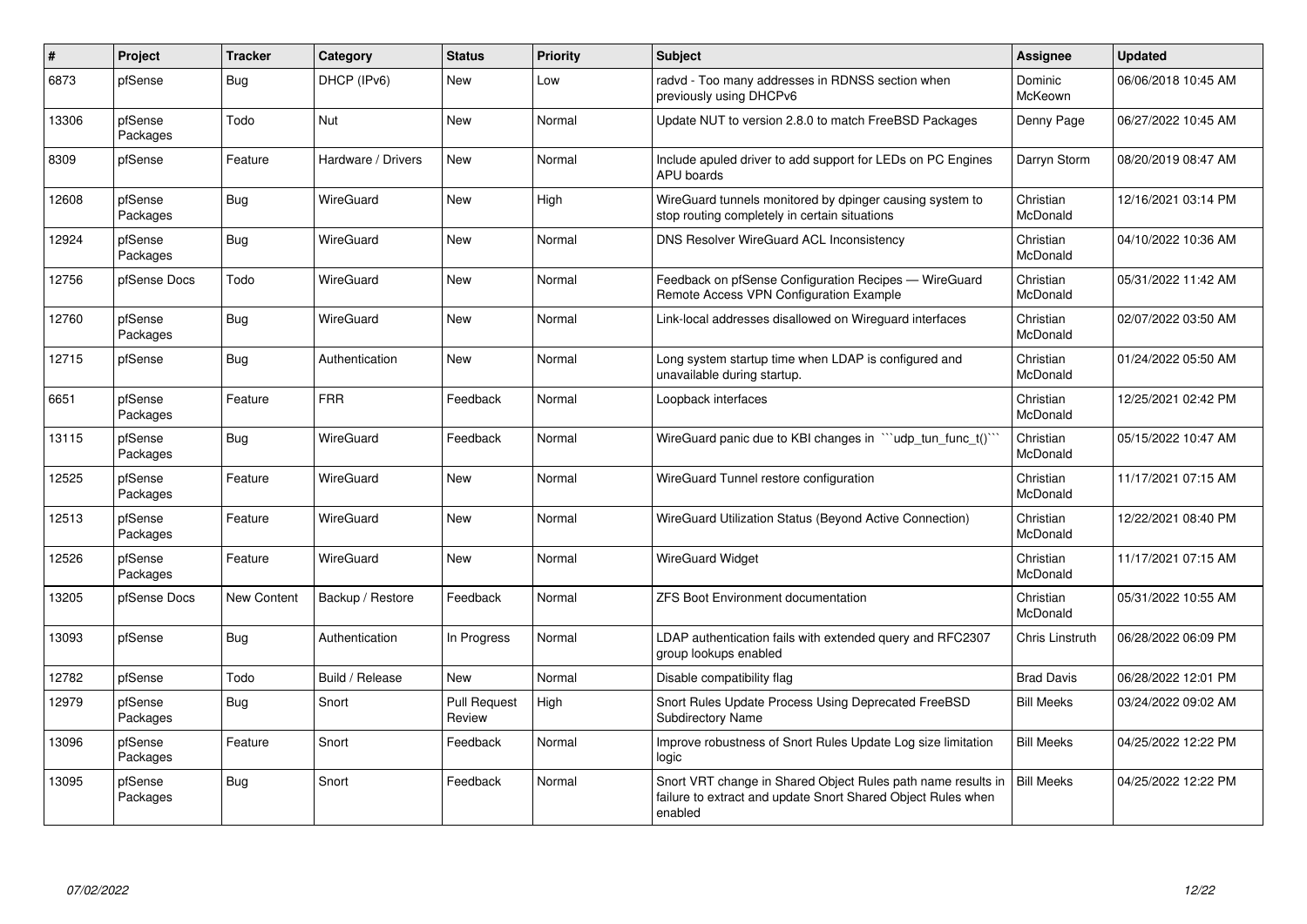| #     | Project             | <b>Tracker</b> | Category                                        | <b>Status</b> | <b>Priority</b> | <b>Subject</b>                                                                                          | Assignee                              | <b>Updated</b>      |
|-------|---------------------|----------------|-------------------------------------------------|---------------|-----------------|---------------------------------------------------------------------------------------------------------|---------------------------------------|---------------------|
| 10199 | pfSense             | Todo           | Translations                                    | New           | Very Low        | Improve Spanish translation interface                                                                   | Aluisco Miguel<br>Ricardo<br>Mastrapa | 01/22/2020 09:22 AM |
| 12573 | pfSense<br>Packages | Feature        | New Package<br>Request                          | <b>New</b>    | Normal          | Dashboard widget with external connection map                                                           | aleksei<br>prokofiev                  | 12/07/2021 07:38 AM |
| 9295  | pfSense             | Bug            | <b>PPPoE Server</b>                             | <b>New</b>    | Very High       | IPv6 PD does not work with PPPOE (Server & Client)                                                      |                                       | 05/15/2022 10:53 AM |
| 8831  | pfSense             | Bug            | IPv6 Router<br><b>Advertisements</b><br>(RADVD) | <b>New</b>    | Very High       | Radvd causes latency spikes                                                                             |                                       | 04/19/2021 04:51 AM |
| 11780 | pfSense<br>Packages | Bug            | Suricata                                        | <b>New</b>    | Very High       | Suricata package fails to prune suricata.log                                                            |                                       | 08/06/2021 07:18 AM |
| 7730  | pfSense             | Bug            | Interfaces                                      | New           | High            | 2.3.4_1 greX: loop detected when hit save on filter rules or<br>interfaces                              |                                       | 07/27/2017 08:16 AM |
| 13311 | pfSense Docs        | New Content    | Troubleshooting                                 | New           | High            | Add troubleshooting tips for ZFS boot issues                                                            |                                       | 06/28/2022 11:04 AM |
| 12632 | pfSense             | Bug            | Gateways                                        | <b>New</b>    | High            | Assigning a /30 WAN IP address at the console does not save<br>the gateway correctly                    |                                       | 06/28/2022 12:01 PM |
| 11572 | pfSense<br>Packages | <b>Bug</b>     | pfBlockerNG                                     | New           | High            | Auto created firewall rules have IPv4 as protocol only - even for<br>IPv6 lists.                        |                                       | 06/25/2022 10:59 AM |
| 11563 | pfSense<br>Packages | Bug            | <b>BIND</b>                                     | <b>New</b>    | High            | BIND GUI writes TXT records > 255 characters                                                            |                                       | 02/27/2021 07:11 AM |
| 4845  | pfSense             | Bug            | CARP                                            | Confirmed     | High            | CARP preemption doesn't switch to backup where connectivity<br>between systems is lost but not NIC link |                                       | 07/28/2015 07:55 AM |
| 13227 | pfSense             | Feature        | <b>IPsec</b>                                    | New           | High            | Enable IPSec Virtual IP Pool assignment by Radius for Mobile<br>Users - SIMPLE FIX                      |                                       | 05/27/2022 10:15 AM |
| 8050  | pfSense             | Bug            | Interfaces                                      | New           | High            | Enabling bridge while interfaces have link freezes console                                              |                                       | 11/03/2017 04:38 PM |
| 8513  | pfSense<br>Packages | Bug            | FreeRADIUS                                      | <b>New</b>    | High            | Freeradius 3.x Idap problem                                                                             |                                       | 02/18/2019 05:22 PM |
| 11534 | pfSense<br>Packages | Regression     | FreeRADIUS                                      | <b>New</b>    | High            | FreeRADIUS EAP anonymous connection forbidden<br>out-of-tunnel                                          |                                       | 07/14/2021 02:32 AM |
| 11936 | pfSense<br>Packages | Bug            | <b>FRR</b>                                      | Incomplete    | High            | FRR does not connect BGP when using password                                                            |                                       | 05/19/2021 08:12 AM |
| 11158 | pfSense<br>Packages | Bug            | <b>FRR</b>                                      | New           | High            | <b>FRR Prefix Lists</b>                                                                                 |                                       | 12/30/2020 04:55 PM |
| 11992 | pfSense             | Bug            | Virtual IP Addresses                            | Confirmed     | High            | GRE Tunnel - Does not work with a virtual IP as endpoint                                                |                                       | 06/04/2021 01:16 AM |
| 8438  | pfSense<br>Packages | <b>Bug</b>     | haproxy                                         | New           | High            | haproxy: can't use ACL for cert with http-response actions                                              |                                       | 05/24/2018 01:12 PM |
| 13180 | pfSense<br>Packages | <b>Bug</b>     | pfBlockerNG                                     | New           | High            | High CPU Utilization with pfb_filter <sup>[]</sup> since PfBlockerNG update<br>to devel 3.1.0_4         |                                       | 06/14/2022 08:00 AM |
| 5413  | pfSense             | <b>Bug</b>     | <b>DNS Resolver</b>                             | Confirmed     | High            | Incorrect Handling of Unbound Resolver [service restarts,<br>cache loss, DNS service interruption]      |                                       | 06/19/2022 11:11 PM |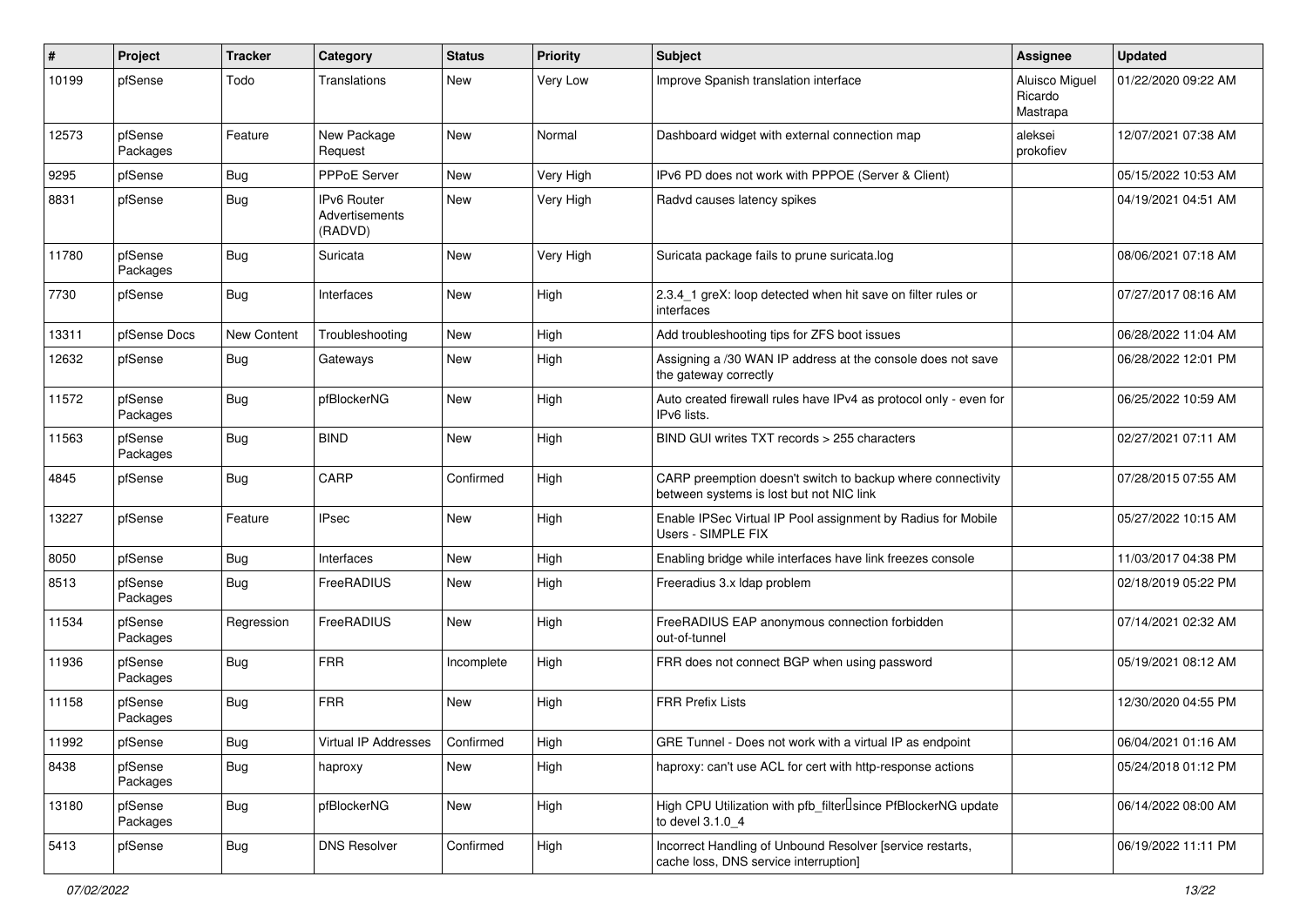| ∦     | Project             | <b>Tracker</b> | Category                     | <b>Status</b> | <b>Priority</b> | <b>Subject</b>                                                                                                                                                                | <b>Assignee</b> | <b>Updated</b>      |
|-------|---------------------|----------------|------------------------------|---------------|-----------------|-------------------------------------------------------------------------------------------------------------------------------------------------------------------------------|-----------------|---------------------|
| 12607 | pfSense Plus        | Bug            | Hardware / Drivers           | New           | High            | Instability with Snort Inline with AWS Instances                                                                                                                              |                 | 01/10/2022 09:03 PM |
| 12746 | pfSense             | Feature        | Interfaces                   | New           | High            | <b>IPoE</b> feature for WAN interface                                                                                                                                         |                 | 02/01/2022 01:42 AM |
| 8158  | pfSense             | Bug            | Interfaces                   | New           | High            | IPv6 Track Interface issue with more than one WAN-Gateway<br>and a number of internal interfaces at least track interface<br>from one interface does not work on regular base |                 | 12/03/2017 09:00 AM |
| 9136  | pfSense             | Bug            | DHCP (IPv6)                  | New           | High            | IPv6 Tracking Interfaces Lose IPv6 Address in Certain Cases                                                                                                                   |                 | 04/21/2022 12:39 PM |
| 12853 | pfSense             | <b>Bug</b>     | <b>NAT Reflection</b>        | Feedback      | High            | Network Address Translation - Pure NAT pfsense freeze after<br>reboot                                                                                                         |                 | 02/22/2022 08:40 AM |
| 5355  | pfSense             | Bug            | <b>IPsec</b>                 | New           | High            | on Dynamic WAN IP (DHCP Client) it takes 10 minutes before<br>Phase1 reconnects                                                                                               |                 | 07/08/2016 10:29 PM |
| 7521  | pfSense             | Feature        | Package System               | New           | High            | Package Updates via Mirror                                                                                                                                                    |                 | 05/04/2017 08:21 PM |
| 12932 | pfSense<br>Packages | Feature        | pfBlockerNG                  | New           | High            | pfblockerng per user whitelist                                                                                                                                                |                 | 03/11/2022 11:08 AM |
| 10252 | pfSense<br>Packages | <b>Bug</b>     | pfBlockerNG                  | New           | High            | pfblockerng-devel                                                                                                                                                             |                 | 02/11/2020 05:18 PM |
| 9724  | pfSense<br>Packages | Bug            | pfBlockerNG                  | New           | High            | pfblockerng-firewall-filter-service-will-not-start                                                                                                                            |                 | 09/05/2019 06:32 AM |
| 10760 | pfSense<br>Packages | <b>Bug</b>     | <b>BIND</b>                  | New           | High            | pfSense BIND 9.14.12 server terminates due to assertion<br>failure                                                                                                            |                 | 07/11/2020 04:53 PM |
| 13307 | pfSense             | Bug            | PPP Interfaces               | New           | High            | PPP interface custom reset date/time Hour and Minute fields do<br>not properly handle "0" value                                                                               |                 | 06/28/2022 12:01 PM |
| 13179 | pfSense<br>Packages | Feature        | pfBlockerNG                  | New           | High            | Search based on CIDR                                                                                                                                                          |                 | 05/17/2022 09:45 AM |
| 6988  | pfSense<br>Packages | <b>Bug</b>     | Snort                        | New           | High            | SNORT Package PHP memory error                                                                                                                                                |                 | 06/28/2018 10:00 PM |
| 12732 | pfSense<br>Packages | Bug            | squidguard                   | New           | High            | Squid https filtering squidguard acl target list - erratic behaviour                                                                                                          |                 | 01/26/2022 09:11 AM |
| 7388  | pfSense<br>Packages | Bug            | Suricata                     | New           | High            | Suricata does not property recognize MTU for PPPOE<br>interfaces                                                                                                              |                 | 03/15/2017 05:17 AM |
| 9046  | pfSense<br>Packages | Feature        | Telegraf                     | New           | High            | telegraf feature request                                                                                                                                                      |                 | 02/18/2019 03:38 PM |
| 8089  | pfSense             | Bug            | Interfaces                   | New           | High            | VLAN page breaks after config restore to new hardware.                                                                                                                        |                 | 11/21/2017 01:38 PM |
| 12520 | pfSense<br>Packages | Feature        | Squid                        | New           | High            | [Squid] - Allow or Deny Mappings from IP/Host/GeoIP sources                                                                                                                   |                 | 11/12/2021 02:13 PM |
| 12612 | pfSense             | Bug            | <b>DNS Resolver</b>          | New           | Normal          | DNS Resolver is restarted during every "rc.newwanip" event                                                                                                                    |                 | 06/28/2022 12:01 PM |
| 5850  | pfSense             | Feature        | User Manager /<br>Privileges | New           | Normal          | Limit "WebCfg - System: User Manager page" privilege to<br>non-admins and non-admin groups                                                                                    |                 | 02/19/2017 10:04 AM |
| 2358  | pfSense             | Feature        | Rules / NAT                  | New           | Normal          | NAT64 Support                                                                                                                                                                 |                 | 04/16/2022 06:52 PM |
| 12215 | pfSense             | Regression     | OpenVPN                      | Feedback      | Normal          | OpenVPN does not resync when running on a gateway group                                                                                                                       |                 | 12/22/2021 05:49 AM |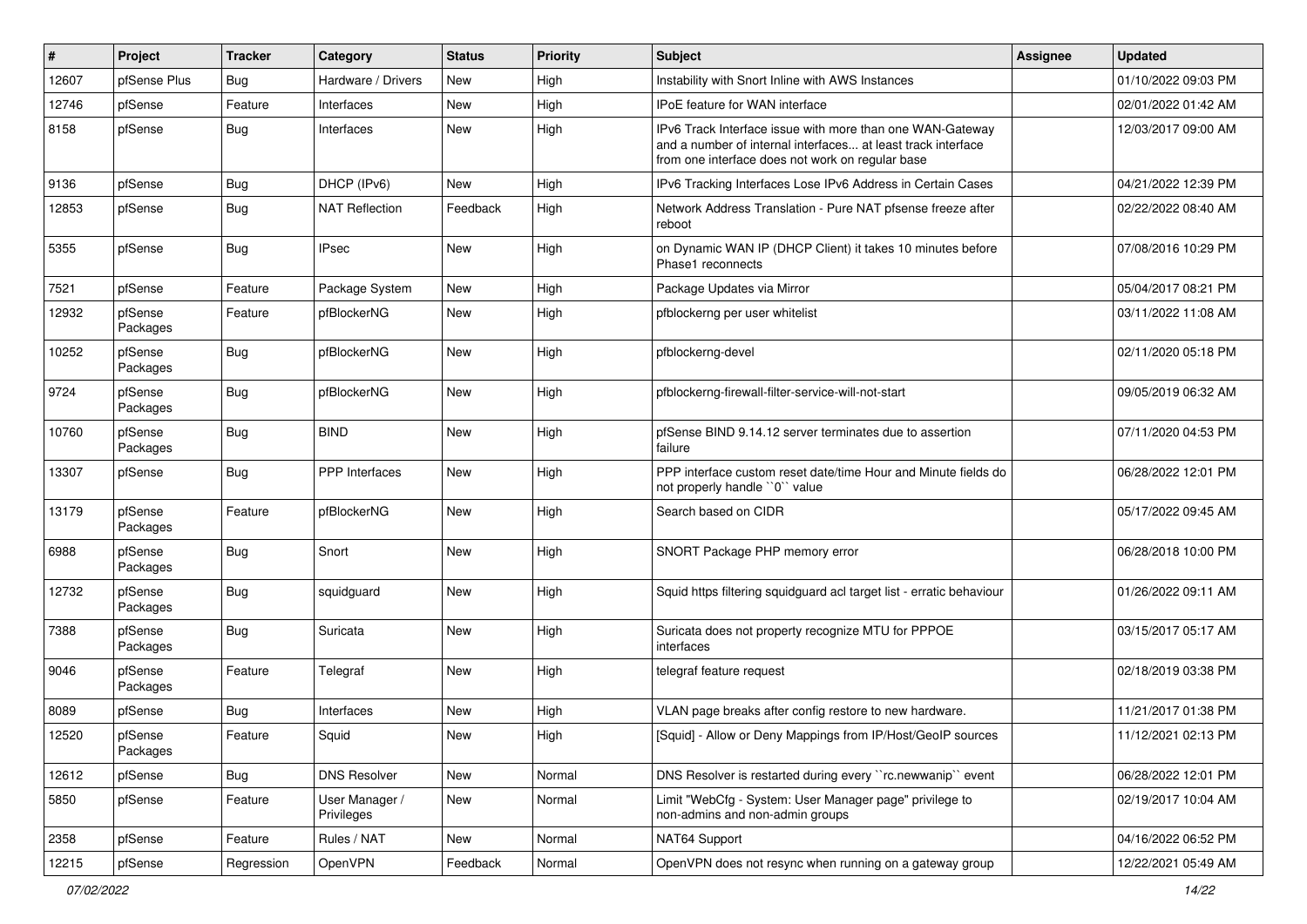| $\sharp$ | Project             | <b>Tracker</b> | Category                            | <b>Status</b> | <b>Priority</b> | <b>Subject</b>                                                                                                                      | <b>Assignee</b> | <b>Updated</b>      |
|----------|---------------------|----------------|-------------------------------------|---------------|-----------------|-------------------------------------------------------------------------------------------------------------------------------------|-----------------|---------------------|
| 8177     | pfSense             | Bug            | Package System                      | New           | Normal          | "/xsl/package.xsl" is referenced in package XML files but not<br>on the firewall                                                    |                 | 08/14/2019 09:56 AM |
| 11956    | pfSense             | Feature        | Web Interface                       | <b>New</b>    | Normal          | "add" button in the top of pages with many user-added items                                                                         |                 | 07/10/2021 01:01 PM |
| 10712    | pfSense             | <b>Bug</b>     | Rules / NAT                         | New           | Normal          | "default allow LAN IPv6 to any" rule does not work right after<br>boot when using IPv6 PD                                           |                 | 06/30/2020 12:17 AM |
| 12552    | pfSense             | Bug            | OpenVPN                             | New           | Normal          | "Pull DNS" option within OpenVPN client does not cause<br>pfSense to use DNS servers assigned by remote OpenVPN<br>server           |                 | 12/08/2021 08:45 AM |
| 11548    | pfSense             | <b>Bug</b>     | Rules / NAT                         | New           | Normal          | "rule expands to no valid combination" error from port forward<br>automatic rule mixing IPv4 and IPv6 elements                      |                 | 02/27/2021 03:18 PM |
| 10909    | pfSense<br>Packages | Feature        | PIMD                                | New           | Normal          | #define MAXVIFS 32 to 64                                                                                                            |                 | 04/21/2022 12:39 PM |
| 8176     | pfSense             | Bug            | Package System                      | <b>New</b>    | Normal          | /schema/packages.dtd -- referenced in *xml, but missing?                                                                            |                 | 12/09/2017 06:52 PM |
| 10900    | pfSense<br>Packages | <b>Bug</b>     | Backup                              | Feedback      | Normal          | /packages/backup/backup.php?a=download&t=backup HTTP<br>504, or Sends PHP Error Message as ASCII/Text file Named<br>pfsense.bak.tgz |                 | 04/05/2022 01:51 AM |
| 8207     | pfSense             | Bug            | <b>Operating System</b>             | New           | Normal          | 2.4 cannot boot as a Xen VM with more than 7 NICs                                                                                   |                 | 06/25/2022 05:42 PM |
| 8963     | pfSense             | Bug            | <b>Traffic Shaper</b><br>(Limiters) | New           | Normal          | 2.4.4 Limiters don't work after CARP fail-over                                                                                      |                 | 12/10/2018 06:40 AM |
| 12796    | pfSense             | Bug            | Upgrade                             | Confirmed     | Normal          | 2.5.2 -> 2.6.0 upgrade segfaults if certain packages are<br>installed.                                                              |                 | 05/24/2022 07:43 AM |
| 1388     | pfSense             | Feature        | Multi-WAN                           | New           | Normal          | 3G outbound failover connection with auto dial-up and hang-up                                                                       |                 | 08/21/2019 11:27 AM |
| 5253     | pfSense             | Bug            | PPP Interfaces                      | New           | Normal          | 3gstats.php 100% CPU                                                                                                                |                 | 01/08/2022 05:02 PM |
| 2117     | pfSense             | Feature        | <b>Operating System</b>             | New           | Normal          | 6RD support for ISPs like Swisscom                                                                                                  |                 | 08/22/2014 10:40 AM |
| 9585     | pfSense             | Bug            | Interfaces                          | New           | Normal          | 6RD: Unable to reach hosts on within same 6rd-domain                                                                                |                 | 08/14/2019 02:39 PM |
| 9749     | pfSense<br>Packages | Feature        | Status_Monitoring                   | New           | Normal          | 95th percentile missing for quality in monitoring                                                                                   |                 | 09/12/2019 10:39 AM |
| 7899     | pfSense             | <b>Bug</b>     | <b>Traffic Shaper</b><br>(ALTQ)     | New           | Normal          | a floating 'match' rule on LAN does not put traffic from a<br>broswer on a clientpc into a shaper queue                             |                 | 09/28/2017 09:16 AM |
| 1924     | pfSense             | Feature        | <b>Captive Portal</b>               | New           | Normal          | Ability of CP's allowed IP addresses to use aliases                                                                                 |                 | 07/26/2018 04:28 AM |
| 12665    | pfSense             | Feature        | Rules / NAT                         | New           | Normal          | Ability to add custom pf rules from the GUI                                                                                         |                 | 01/07/2022 09:30 AM |
| 7405     | pfSense             | Feature        | DHCP (IPv4)                         | New           | Normal          | Ability to add dhcp host reservations from "Diagnostics -> ARP<br>table"                                                            |                 | 10/12/2020 08:22 AM |
| 8236     | pfSense             | Feature        | <b>DNS Resolver</b>                 | New           | Normal          | Ability to configure "forward-first" and "forward-host" options for<br>more robust domain overrides in DNS Resolver                 |                 | 12/26/2017 01:26 AM |
| 2218     | pfSense             | Feature        | CARP                                | New           | Normal          | Ability to delay CARP master status at boot time                                                                                    |                 | 03/03/2021 11:57 AM |
| 855      | pfSense             | Feature        | Multi-WAN                           | New           | Normal          | Ability to selectively kill states on gateways recovery                                                                             |                 | 03/11/2022 08:30 AM |
| 3185     | pfSense             | Feature        | DHCP (IPv6)                         | New           | Normal          | Accommodate a DHCPv6 failover-like mechanism                                                                                        |                 | 11/24/2017 10:44 AM |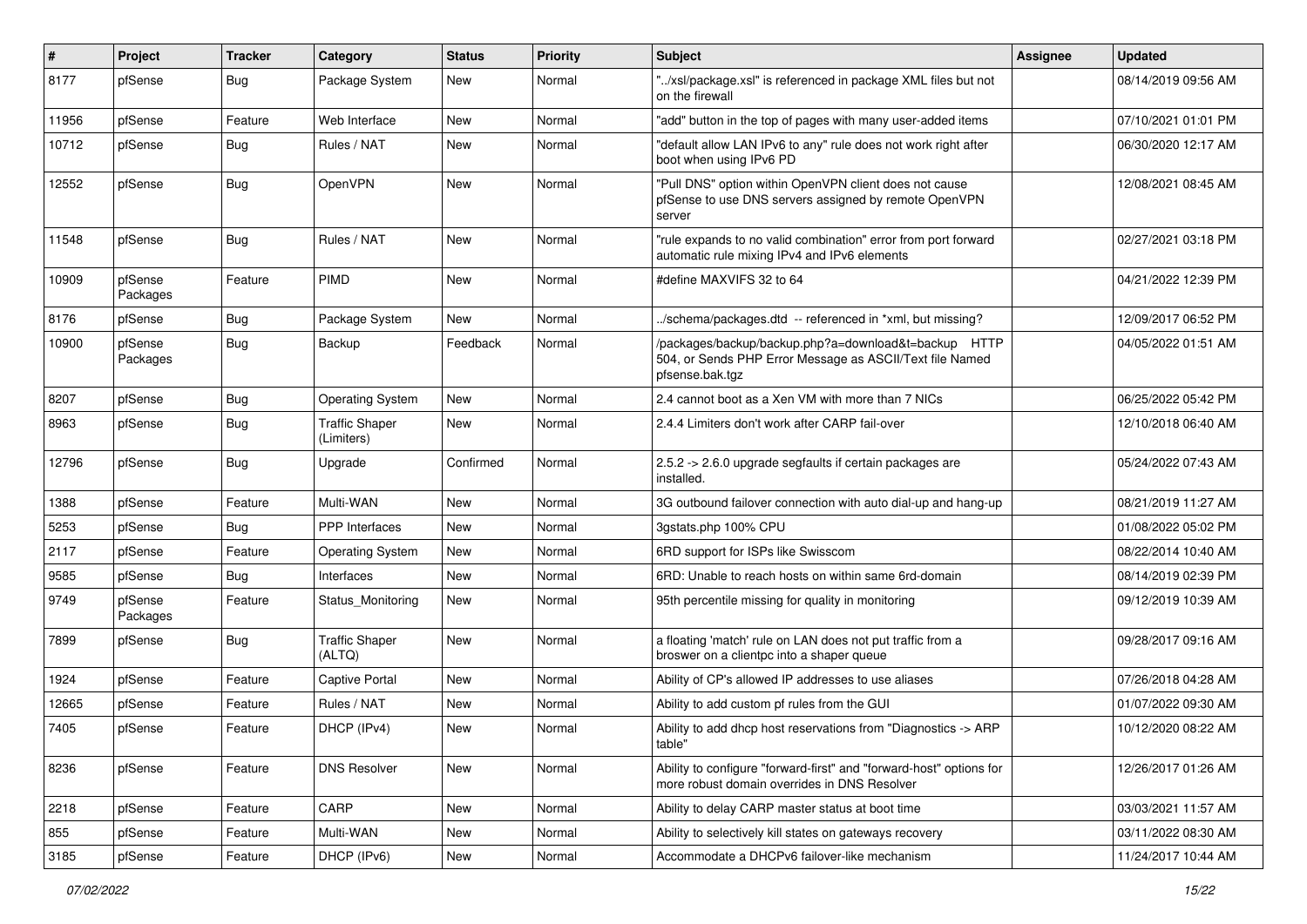| #     | Project             | <b>Tracker</b> | Category                        | <b>Status</b>                 | <b>Priority</b> | <b>Subject</b>                                                                                            | <b>Assignee</b> | <b>Updated</b>      |
|-------|---------------------|----------------|---------------------------------|-------------------------------|-----------------|-----------------------------------------------------------------------------------------------------------|-----------------|---------------------|
| 8213  | pfSense<br>Packages | <b>Bug</b>     | haproxy                         | New                           | Normal          | acl src file not populated from alias                                                                     |                 | 12/21/2017 02:02 PM |
| 9299  | pfSense<br>Packages | Feature        | <b>ACME</b>                     | New                           | Normal          | ACME package: Automate add/remove firewall rule for port<br>forwarding                                    |                 | 01/30/2019 10:09 PM |
| 9833  | pfSense<br>Packages | Feature        | <b>ACME</b>                     | <b>New</b>                    | Normal          | ACME: add ability to use custom ACME server                                                               |                 | 04/07/2022 11:31 AM |
| 8560  | pfSense<br>Packages | Bug            | <b>ACME</b>                     | New                           | Normal          | ACME: can't update DNS records in DNSMadeEasy registar for<br>several domains with different API keys/ids |                 | 06/08/2018 01:28 PM |
| 8285  | pfSense             | Bug            | Web Interface                   | New                           | Normal          | Actions on stale data may result in catastrophic results                                                  |                 | 01/16/2018 08:08 PM |
| 12570 | pfSense Docs        | Correction     | General                         | <b>New</b>                    | Normal          | Active appliance list missing 6100                                                                        |                 | 12/06/2021 11:41 AM |
| 13136 | pfSense<br>Packages | Feature        | pfBlockerNG                     | New                           | Normal          | Add crypt0rr DNS-over-HTTPS (DOH) provider list feeds                                                     |                 | 05/07/2022 02:27 AM |
| 96    | pfSense             | Feature        | Rules / NAT                     | New                           | Normal          | Add "All local networks" to source and destination drop down<br>boxen in firewall rules                   |                 | 02/06/2016 04:53 AM |
| 8224  | pfSense<br>Packages | Feature        | FreeRADIUS                      | New                           | Normal          | Add "OU" field to FreeRADIUS page                                                                         |                 | 02/21/2018 12:53 AM |
| 12162 | pfSense Docs        | Todo           | Products                        | New                           | Normal          | Add "usb reset" as possible solution for non-booting flash drives<br>on the SG-1100                       |                 | 10/07/2021 02:19 PM |
| 12546 | pfSense Plus        | Feature        | Authentication                  | New                           | Normal          | Add 2FA Support to pfSense Plus Local Database<br>Authentication                                          |                 | 06/25/2022 05:30 PM |
| 5474  | pfSense             | Feature        | Interfaces                      | <b>New</b>                    | Normal          | Add 802.1x configuration to wired interfaces.                                                             |                 | 03/16/2016 04:32 PM |
| 4776  | pfSense             | Feature        | Wireless                        | New                           | Normal          | Add 802.1x dynamic vlan support                                                                           |                 | 10/02/2020 07:42 AM |
| 7888  | pfSense             | Feature        | Package System                  | New                           | Normal          | Add a button in package manager GUI to upgrade all packages                                               |                 | 09/28/2017 05:50 AM |
| 7761  | pfSense             | Feature        | Rules / NAT                     | <b>New</b>                    | Normal          | Add a way to match on IPv6 proto=0 (hop-by-hop header<br>extension)                                       |                 | 08/13/2019 03:49 PM |
| 6917  | pfSense             | Feature        | Upgrade                         | New                           | Normal          | Add ability to choose from what IP/IFACE you search for<br>updates                                        |                 | 11/11/2016 09:51 AM |
| 6038  | pfSense             | Feature        | Interfaces                      | New                           | Normal          | Add ability to configure which interface is chosen for defining<br>hostname IP in /etc/hosts              |                 | 07/07/2017 09:56 AM |
| 12190 | pfSense             | Feature        | Rules / NAT                     | New                           | Normal          | Add ability to reference ipv6 prefix in firewall rules and aliases                                        |                 | 08/05/2021 01:47 PM |
| 11156 | pfSense<br>Packages | Feature        | pfBlockerNG                     | New                           | Normal          | Add an option include subdomains for the noAAAA feature                                                   |                 | 12/11/2020 10:19 AM |
| 12300 | pfSense             | Feature        | Hardware / Drivers              | New                           | Normal          | Add Aquantia Atlantic driver to pfsense                                                                   |                 | 09/14/2021 06:49 AM |
| 13304 | pfSense             | Feature        | <b>Traffic Shaper</b><br>(ALTQ) | <b>Pull Request</b><br>Review | Normal          | Add Broadcom Netextreme II (bxe) to the altq capable check                                                |                 | 06/28/2022 12:01 PM |
| 10962 | pfSense             | Feature        | Dynamic DNS                     | New                           | Normal          | Add Cpanel support for Dynamic DNS Clients                                                                |                 | 12/28/2020 01:56 PM |
| 9912  | pfSense<br>Packages | Feature        | ntop                            | New                           | Normal          | add custom DPI to ntopng                                                                                  |                 | 11/18/2019 10:57 AM |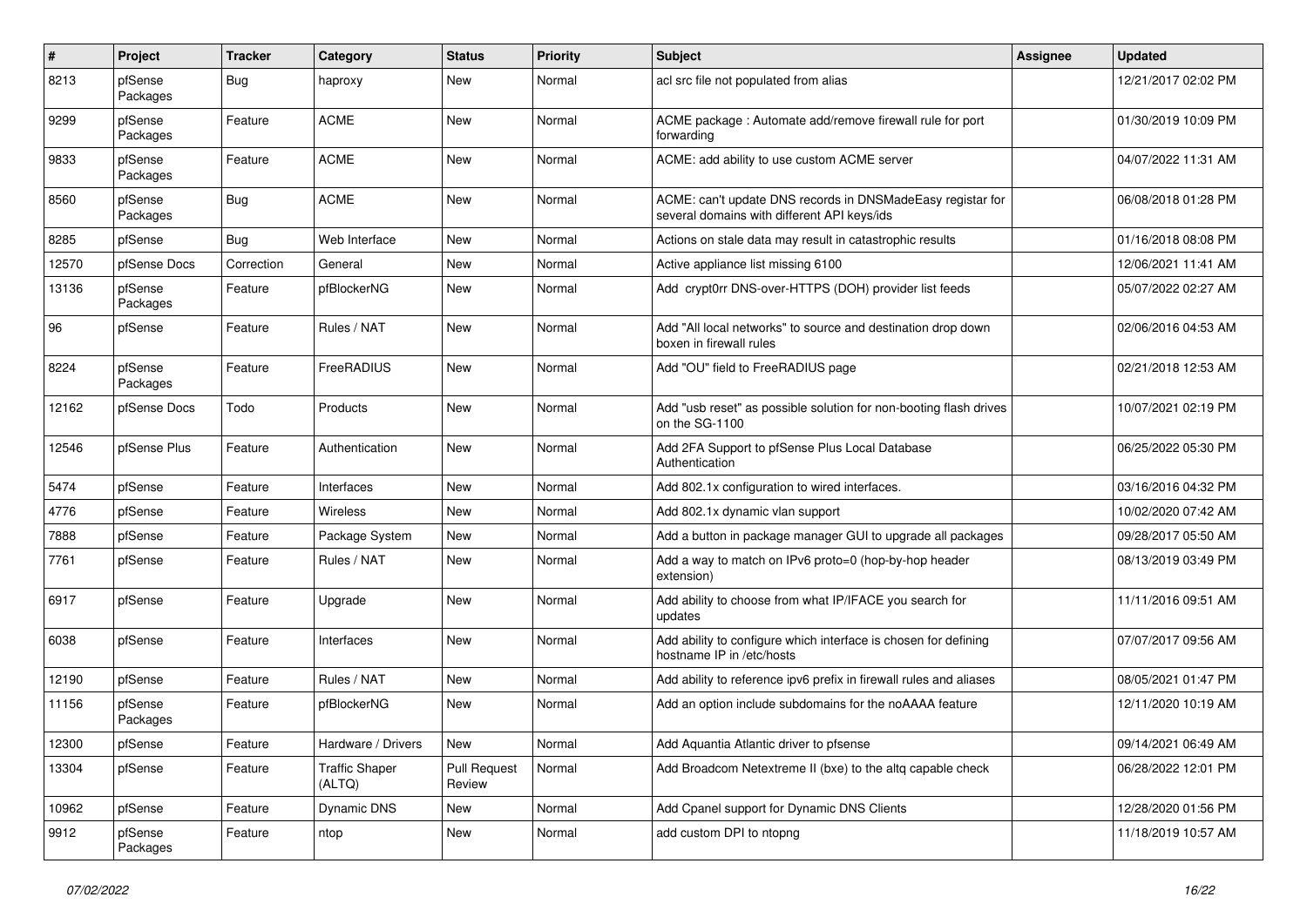| #     | Project             | <b>Tracker</b> | Category                    | <b>Status</b> | <b>Priority</b> | Subject                                                                                             | <b>Assignee</b> | <b>Updated</b>      |
|-------|---------------------|----------------|-----------------------------|---------------|-----------------|-----------------------------------------------------------------------------------------------------|-----------------|---------------------|
| 12097 | pfSense<br>Packages | Feature        | pfBlockerNG                 | New           | Normal          | Add dnsbl and geoip logs to system log                                                              |                 | 07/06/2021 01:25 PM |
| 3899  | pfSense             | Feature        | Web Interface               | New           | Normal          | Add feature to allow reordering of <package> items in<br/>config.xml</package>                      |                 | 09/27/2014 04:40 PM |
| 13201 | pfSense<br>Packages | Feature        | pfBlockerNG                 | New           | Normal          | Add FireHol Security IP Feeds                                                                       |                 | 05/23/2022 06:34 AM |
| 12465 | pfSense<br>Packages | Feature        | haproxy                     | New           | Normal          | Add forwardfor advanced usecases                                                                    |                 | 10/16/2021 07:35 PM |
| 7720  | pfSense             | Feature        | Hardware / Drivers          | New           | Normal          | Add general watchdog kernel modules (like ichwd) and<br>watchdogd support in the GUI.               |                 | 08/19/2019 01:20 PM |
| 8372  | pfSense             | Feature        | Logging                     | New           | Normal          | add gui setting to adjust refresh rate for dynamic firewall logs                                    |                 | 08/14/2019 10:31 AM |
| 4628  | pfSense             | Feature        | Web Interface               | <b>New</b>    | Normal          | Add GUI to manage loader tunables (e.g. loader.conf.local)                                          |                 | 09/16/2015 04:28 PM |
| 13244 | pfSense             | Feature        | Web Interface               | <b>New</b>    | Normal          | Add help text under Timezone settings in the GUI                                                    |                 | 06/03/2022 01:00 PM |
| 6412  | pfSense             | Feature        | <b>Operating System</b>     | New           | Normal          | Add includedir directive for /var/etc/xinet.d to xinetd<br>configuration                            |                 | 08/13/2019 01:23 PM |
| 12711 | pfSense<br>Packages | Feature        | Telegraf                    | <b>New</b>    | Normal          | Add InfluxDB V2 support                                                                             |                 | 01/21/2022 02:54 AM |
| 746   | pfSense             | Feature        | Rules / NAT                 | New           | Normal          | Add interface group to source/dest drop downs                                                       |                 | 07/19/2010 05:10 PM |
| 12459 | pfSense             | Todo           | <b>Virtual IP Addresses</b> | New           | Normal          | Add IP Alias subnet input validation                                                                |                 | 10/15/2021 09:35 AM |
| 7626  | pfSense             | Feature        | Interfaces                  | New           | Normal          | Add IPoE support for WAN                                                                            |                 | 01/01/2022 12:31 AM |
| 9798  | pfSense<br>Packages | Feature        | pfBlockerNG                 | New           | Normal          | add ipv4 and ipv6 dnscrypt-resolvers feeds                                                          |                 | 10/14/2021 09:48 AM |
| 11703 | pfSense<br>Packages | Feature        | <b>FRR</b>                  | New           | Normal          | add Krill and Routinator support BGP RPKI                                                           |                 | 03/18/2021 07:47 PM |
| 1136  | pfSense             | Feature        | Rules / NAT                 | <b>New</b>    | Normal          | Add logic to automatically avoid route-to for static route<br>networks                              |                 | 10/09/2018 05:11 AM |
| 12860 | pfSense<br>Packages | Feature        | New Package<br>Request      | New           | Normal          | add mmc-utils package to all images                                                                 |                 | 02/24/2022 07:18 AM |
| 8099  | pfSense<br>Packages | Feature        | Telegraf                    | <b>New</b>    | Normal          | Add more configuration flexibility to Telegraf                                                      |                 | 08/13/2019 09:39 AM |
| 8558  | pfSense             | Feature        | Web Interface               | New           | Normal          | Add more table sorting in various UI pages                                                          |                 | 08/21/2019 09:14 AM |
| 753   | pfSense             | Feature        | OpenVPN                     | <b>New</b>    | Normal          | Add OpenVPN foreign_option support                                                                  |                 | 09/02/2019 10:38 AM |
| 13009 | pfSense             | Feature        | <b>OpenVPN</b>              | New           | Normal          | Add option for multiple remote addresses to OpenVPN Client                                          |                 | 03/31/2022 12:42 PM |
| 7800  | pfSense             | Feature        | Logging                     | New           | Normal          | Add option for state logging                                                                        |                 | 08/13/2019 03:51 PM |
| 7686  | pfSense<br>Packages | Feature        | haproxy                     | New           | Normal          | Add option in HAProxy to configure SSL defaults based on the<br>Mozilla SSL Configuration Generator |                 | 08/16/2019 01:09 PM |
| 11056 | pfSense             | Feature        | Interfaces                  | New           | Normal          | Add option to disable flow-control on interfaces in GUI                                             |                 | 11/11/2020 04:41 PM |
| 4098  | pfSense             | Feature        | Authentication              | New           | Normal          | Add option to force a password change on login                                                      |                 | 08/21/2019 10:31 AM |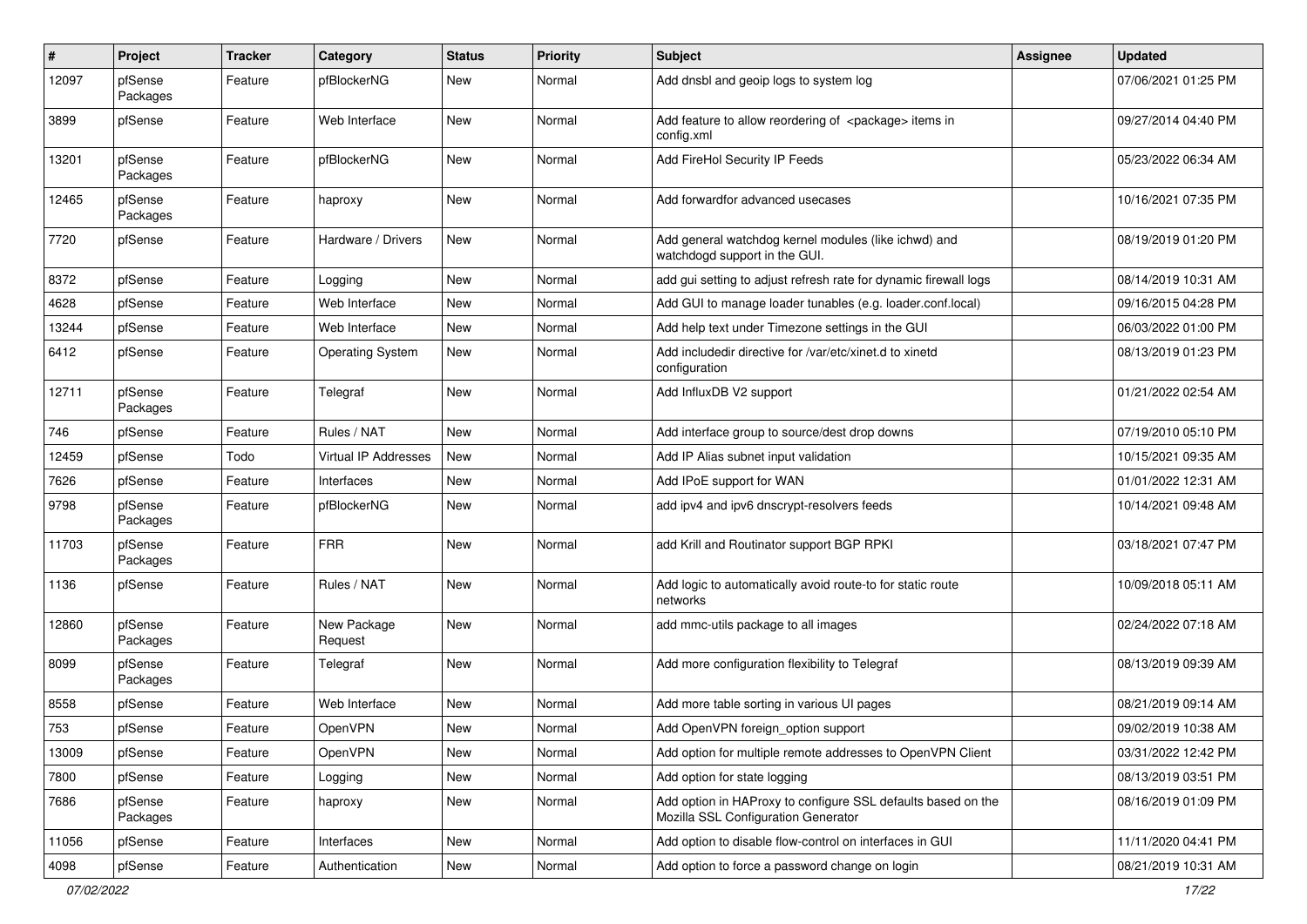| #     | Project             | <b>Tracker</b> | Category                        | <b>Status</b>          | <b>Priority</b> | Subject                                                                                   | <b>Assignee</b> | <b>Updated</b>      |
|-------|---------------------|----------------|---------------------------------|------------------------|-----------------|-------------------------------------------------------------------------------------------|-----------------|---------------------|
| 12329 | pfSense<br>Packages | Feature        | Avahi                           | New                    | Normal          | Add optional floating firewall rules for IPv4 and IPv6                                    |                 | 02/09/2022 04:43 PM |
| 8330  | pfSense             | Feature        | DHCP (IPv4)                     | New                    | Normal          | add options for ddns-local-address statements                                             |                 | 04/27/2021 12:31 PM |
| 3882  | pfSense             | Feature        | Web Interface                   | New                    | Normal          | Add OUI database to the base system, remove dependency on<br>nmap                         |                 | 03/08/2018 06:44 PM |
| 10547 | pfSense<br>Packages | Feature        | New Package<br>Request          | New                    | Normal          | Add package addrwatch. Addrwatch is like arpwatch but works<br>with ipv4 and ipv6         |                 | 05/11/2020 09:20 AM |
| 9315  | pfSense<br>Packages | Feature        | New Package<br>Request          | <b>New</b>             | Normal          | Add Package: dnscrypt-proxy                                                               |                 | 03/05/2021 02:38 AM |
| 2771  | pfSense             | Feature        | Rules / NAT                     | <b>New</b>             | Normal          | Add packet tracing simulator                                                              |                 | 08/13/2019 12:24 PM |
| 10839 | pfSense             | Feature        | <b>Traffic Shaper</b><br>(ALTQ) | New                    | Normal          | Add popular messengers to the Traffic Shaper Wizard                                       |                 | 08/18/2020 10:07 AM |
| 5360  | pfSense             | Feature        | UPnP/NAT-PMP                    | <b>New</b>             | Normal          | Add possibility to configure independent "UPnP & NAT-PMP"<br>instances                    |                 | 10/31/2015 04:25 AM |
| 8216  | pfSense<br>Packages | Feature        | Telegraf                        | New                    | Normal          | Add prometheus output for telegraf                                                        |                 | 09/09/2020 05:33 AM |
| 9060  | pfSense             | Feature        | Logging                         | New                    | Normal          | add rule name filtering field for firewall log viewer                                     |                 | 08/14/2019 12:38 PM |
| 4997  | pfSense             | Feature        | Rules / NAT                     | New                    | Normal          | Add setting option to choose default log action for new firewall<br>rules                 |                 | 08/20/2019 03:29 PM |
| 9044  | pfSense<br>Packages | Feature        | New Package<br>Request          | New                    | Normal          | Add SoftEther                                                                             |                 | 11/02/2019 10:51 AM |
| 9222  | pfSense             | Feature        | Authentication                  | New                    | Normal          | Add sshguard log when release an IP                                                       |                 | 08/14/2019 01:00 PM |
| 13058 | pfSense             | Todo           | Rules / NAT                     | New                    | Normal          | Add static routes and directly connected networks back to<br>policy route negation rules  |                 | 04/13/2022 08:05 AM |
| 5525  | pfSense             | Feature        | OpenVPN                         | New                    | Normal          | Add static routes for OpenVPN client remote peer addresses<br>when using non-default WANs |                 | 11/25/2015 08:44 AM |
| 12507 | pfSense<br>Packages | <b>Bug</b>     | softflowd                       | Pull Request<br>Review | Normal          | Add support for bi-directional flows in softflowd                                         |                 | 11/11/2021 03:53 AM |
| 13296 | pfSense             | Feature        | DHCP (IPv6)                     | New                    | Normal          | Add support for DHCP6 OPTION PD EXCLUDE (RFC 6603)                                        |                 | 06/24/2022 10:10 PM |
| 12286 | pfSense<br>Packages | Bug            | FreeRADIUS                      | New                    | Normal          | Add support for ntlm_auth in LDAP                                                         |                 | 08/20/2021 08:27 AM |
| 13260 | pfSense             | Feature        | Authentication                  | <b>New</b>             | Normal          | Add support for OpenVPN static-challenge                                                  |                 | 06/09/2022 02:04 PM |
| 10600 | pfSense<br>Packages | Feature        | pfBlockerNG                     | New                    | Normal          | Add support for pfBlockerNG "Action list" feature                                         |                 | 08/10/2020 02:39 AM |
| 11931 | pfSense<br>Packages | Feature        | <b>ACME</b>                     | New                    | Normal          | Add support for validating a domain's ownership via Google<br>Cloud Cloud DNS             |                 | 02/15/2022 03:18 AM |
| 9238  | pfSense<br>Packages | Feature        | New Package<br>Request          | New                    | Normal          | Add support for Zerotier                                                                  |                 | 05/17/2021 01:58 PM |
| 12139 | pfSense             | Feature        | <b>DNS Forwarder</b>            | New                    | Normal          | Add support in for specifying a DNSMASQ configuration file                                |                 | 07/16/2021 09:45 PM |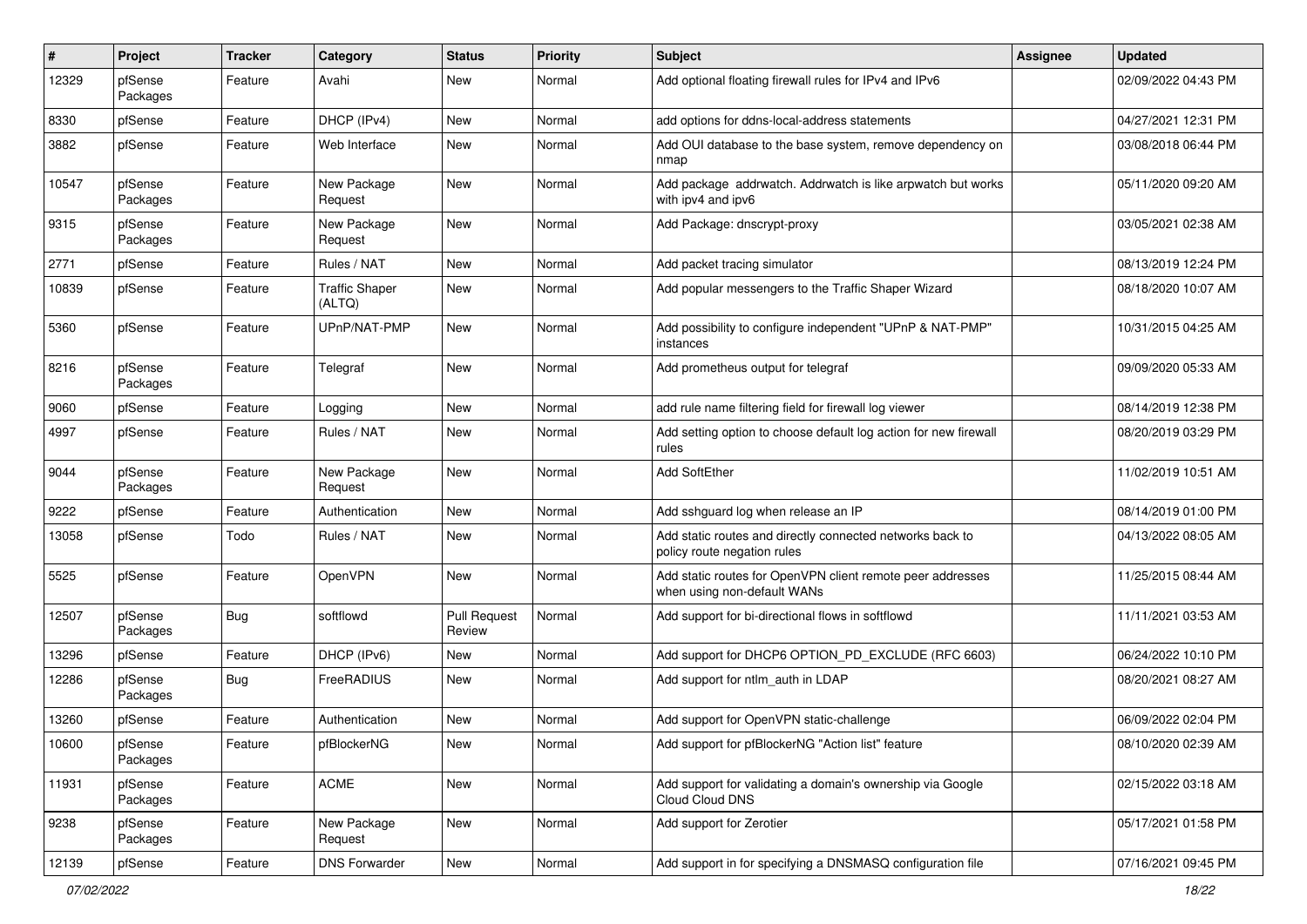| $\sharp$ | Project             | <b>Tracker</b> | Category                 | <b>Status</b> | <b>Priority</b> | Subject                                                                                                          | Assignee | <b>Updated</b>      |
|----------|---------------------|----------------|--------------------------|---------------|-----------------|------------------------------------------------------------------------------------------------------------------|----------|---------------------|
| 10223    | pfSense             | Feature        | Interfaces               | New           | Normal          | Add the ability to create additional loopback interfaces                                                         |          | 12/15/2020 04:35 PM |
| 7922     | pfSense             | Feature        | Rules / NAT              | New           | Normal          | Add the option to select the ISP IPv6 Delegated Prefix as a<br>destination in firewall rules                     |          | 10/10/2017 06:36 PM |
| 12882    | pfSense<br>Packages | Feature        | pfBlockerNG              | Feedback      | Normal          | Add the option to specify CURLOPT_INTERFACE in<br>pfBlockerNG IPv4/IPv6 lists                                    |          | 03/24/2022 11:16 AM |
| 12676    | pfSense             | Feature        | Rules / NAT              | New           | Normal          | Add the Tagged option on the Port Forward rules edit page                                                        |          | 01/11/2022 05:52 AM |
| 10514    | pfSense             | Feature        | Web Interface            | New           | Normal          | Add to every page an unparsed Notes field for administrative<br>reference                                        |          | 04/30/2020 06:32 PM |
| 9800     | pfSense             | Feature        | Hardware / Drivers       | New           | Normal          | Add toggle for net.isr.dispatch=deferred in GUI                                                                  |          | 09/29/2019 06:18 AM |
| 9591     | pfSense             | Feature        | Rules / NAT              | New           | Normal          | Add under firewall rules a search box                                                                            |          | 08/14/2019 02:39 PM |
| 7852     | pfSense             | Feature        | <b>DNS Resolver</b>      | New           | Normal          | Add views support to Unbound GUI                                                                                 |          | 09/11/2017 12:26 PM |
| 12905    | pfSense             | Bug            | Web Interface            | New           | Normal          | Add VLAN Re-assignment to Import Interface Mismatch Wizard                                                       |          | 03/07/2022 08:05 AM |
| 11732    | pfSense Plus        | Feature        | Hardware / Drivers       | New           | Normal          | Add VXLAN Support to pfSense Plus                                                                                |          | 03/15/2022 02:35 AM |
| 11280    | pfSense             | Todo           | WireGuard                | New           | Normal          | Add WireGuard to ALTQ list                                                                                       |          | 04/27/2021 12:32 PM |
| 12859    | pfSense<br>Packages | Feature        | Zabbix                   | New           | Normal          | Add Zabbix 6.0 LTS (agent and proxy) packages                                                                    |          | 02/23/2022 07:11 AM |
| 11410    | pfSense<br>Packages | Feature        | New Package<br>Request   | New           | Normal          | adding bpytop (former Bashtop)                                                                                   |          | 07/26/2021 12:33 PM |
| 6517     | pfSense             | <b>Bug</b>     | <b>IPsec</b>             | Confirmed     | Normal          | Adding mobile IPsec phase 2 entries requires restart of<br>strongswan                                            |          | 06/21/2016 11:04 PM |
| 12658    | pfSense<br>Packages | Feature        | darkstat                 | <b>New</b>    | Normal          | Adding prometheus metrics to darkstat                                                                            |          | 05/27/2022 09:44 PM |
| 4899     | pfSense             | Feature        | DHCP (IPv4)              | New           | Normal          | Additional BOOTP/DHCP Options should allow a force option                                                        |          | 01/02/2018 02:24 PM |
| 790      | pfSense             | Feature        | <b>Operating System</b>  | New           | Normal          | Advanced options for dnsclient (resolv.conf)                                                                     |          | 04/21/2022 12:39 PM |
| 13074    | pfSense Plus        | <b>Bug</b>     | Cryptographic<br>Modules | New           | Normal          | AES-GCM with SafeXcel on Netgate 2100 causes MBUF<br>overload                                                    |          | 06/12/2022 11:14 AM |
| 9654     | pfSense             | <b>Bug</b>     | <b>DNS Resolver</b>      | New           | Normal          | After reboot, the DNS resolver must be restarted before it will<br>advertise the ipv6 DNS address of the router. |          | 11/20/2020 03:12 AM |
| 12708    | pfSense             | Bug            | Aliases / Tables         | New           | Normal          | alias with non resolving DNS entry breaks underlying pf table                                                    |          | 02/20/2022 06:13 PM |
| 6457     | pfSense             | Feature        | Installer                | New           | Normal          | Allow ability to configure AWS EC2 AMI via userdata                                                              |          | 09/21/2020 02:54 PM |
| 946      | pfSense             | Feature        | <b>IPsec</b>             | New           | Normal          | Allow aliases to be used to define IPsec phase 2 networks                                                        |          | 04/21/2022 12:39 PM |
| 4989     | pfSense             | Feature        | <b>IPsec</b>             | New           | Normal          | Allow all valid strongswan remote gateway options in gui                                                         |          | 08/20/2015 02:57 PM |
| 3862     | pfSense             | Feature        | <b>IGMP Proxy</b>        | New           | Normal          | Allow configuration of IGMP proxy's 'quickleave' parameter from<br>the web interface                             |          | 04/05/2016 03:24 AM |
| 3552     | pfSense             | Feature        | <b>PPP</b> Interfaces    | New           | Normal          | Allow configuring link keep-alive value in PPP                                                                   |          | 05/14/2014 10:26 AM |
| 12600    | pfSense             | Feature        | Aliases / Tables         | New           | Normal          | allow custom mask for a network alias created from a FQDN                                                        |          | 12/15/2021 10:50 AM |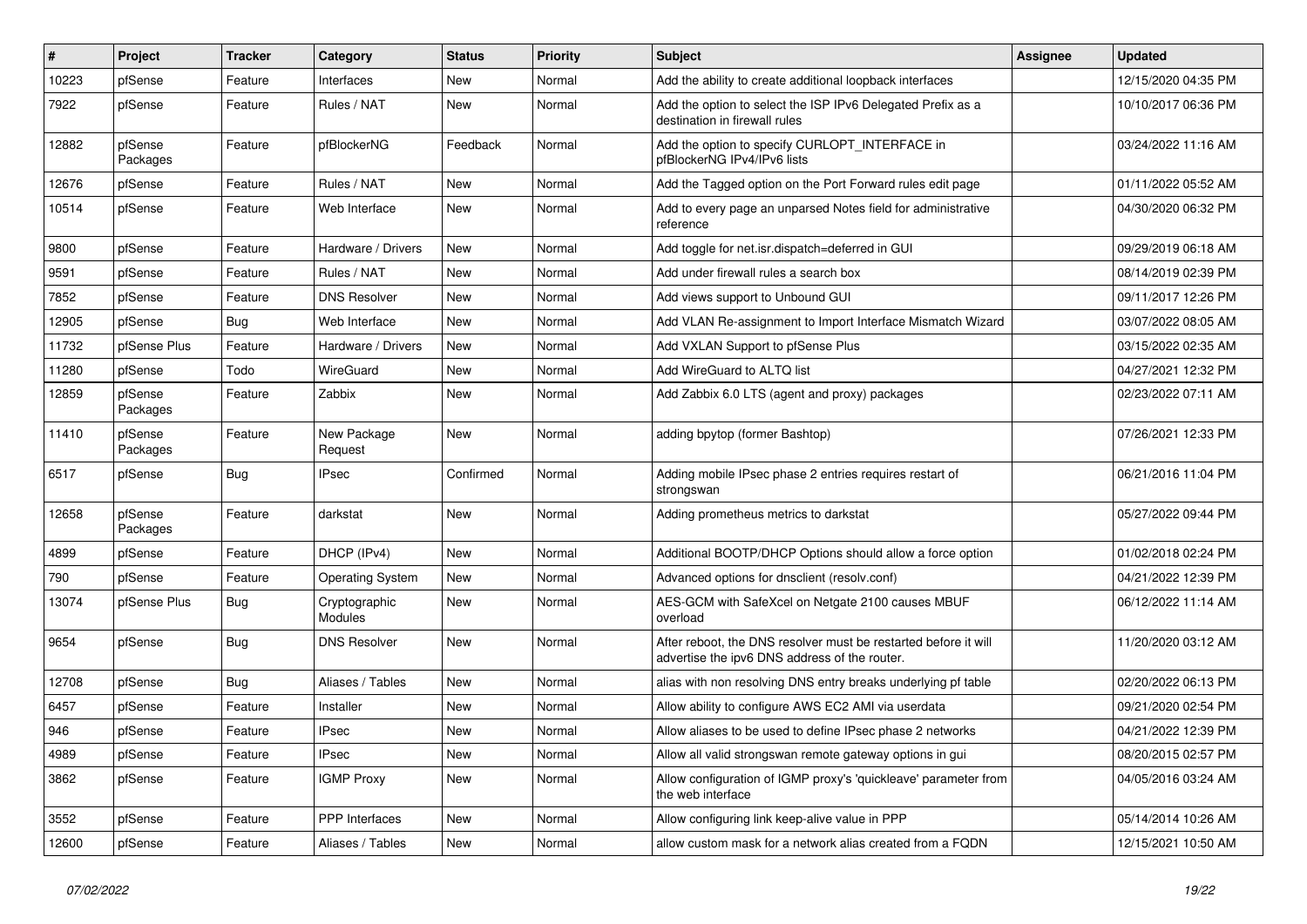| $\sharp$ | Project             | <b>Tracker</b> | Category                        | <b>Status</b> | <b>Priority</b> | Subject                                                                                                 | <b>Assignee</b> | <b>Updated</b>      |
|----------|---------------------|----------------|---------------------------------|---------------|-----------------|---------------------------------------------------------------------------------------------------------|-----------------|---------------------|
| 11927    | pfSense             | Feature        | DHCP (IPv4)                     | Feedback      | Normal          | Allow DHCP not to serve a gateway - small fix                                                           |                 | 01/03/2022 04:17 PM |
| 6776     | pfSense             | Feature        | Rules / NAT                     | New           | Normal          | Allow disabling of "filter rule association" by default                                                 |                 | 08/17/2021 10:56 AM |
| 9063     | pfSense             | Feature        | Dynamic DNS                     | New           | Normal          | Allow dynamic DNS client entry to specify which Check IP<br>service to use                              |                 | 10/24/2018 11:53 AM |
| 3623     | pfSense             | Feature        | Package System                  | New           | Normal          | Allow each package to choose if it is restarted on interface<br>events                                  |                 | 04/26/2014 01:00 PM |
| 5825     | pfSense             | Feature        | Authentication                  | New           | Normal          | Allow EAP-RADIUS for authentication servers                                                             |                 | 08/21/2019 10:32 AM |
| 4501     | pfSense             | Feature        | Notifications                   | New           | Normal          | Allow email report to send multiple destination                                                         |                 | 02/06/2016 04:07 AM |
| 7691     | pfSense<br>Packages | Feature        | Squid                           | New           | Normal          | Allow for custom icap services for squid                                                                |                 | 08/24/2017 03:16 AM |
| 5629     | pfSense             | Bug            | <b>IPsec</b>                    | New           | Normal          | Allow for IPsec configuration using certs without a CA                                                  |                 | 12/31/2021 05:21 PM |
| 8769     | pfSense<br>Packages | Feature        | FreeRADIUS                      | New           | Normal          | Allow FreeRADIUS users to change their own Passwords and<br>Pins                                        |                 | 10/11/2018 11:34 AM |
| 6796     | pfSense             | Feature        | Interfaces                      | New           | Normal          | Allow hostnames as GRE and GIF endpoints                                                                |                 | 08/13/2019 02:35 PM |
| 7971     | pfSense             | Feature        | <b>Captive Portal</b>           | New           | Normal          | Allow import, export and synchronization of MACs under<br><b>Captive Portal service</b>                 |                 | 10/19/2017 04:56 AM |
| 1268     | pfSense             | Feature        | Certificates                    | New           | Normal          | Allow mass renewing of certs                                                                            |                 | 11/01/2019 03:17 PM |
| 6956     | pfSense             | Feature        | <b>Captive Portal</b>           | New           | Normal          | Allow more control over concurrent logins                                                               |                 | 11/23/2016 12:01 PM |
| 371      | pfSense             | Feature        | Rules / NAT                     | New           | Normal          | Allow moving of bogon and RFC 1918 rules                                                                |                 | 02/06/2016 04:53 AM |
| 10890    | pfSense             | Feature        | Interfaces                      | New           | Normal          | Allow multiple assigned interfaces to track status of a single<br>switch port                           |                 | 09/14/2020 07:20 AM |
| 6604     | pfSense             | Feature        | <b>NTPD</b>                     | New           | Normal          | Allow NTP server list to be overridden by DHCP/PPP                                                      |                 | 08/13/2019 01:39 PM |
| 10841    | pfSense<br>Packages | Feature        | pfBlockerNG                     | New           | Normal          | Allow per Source/VLAN/Network individual black&whitelists                                               |                 | 10/18/2020 07:42 AM |
| 2479     | pfSense             | Feature        | Dashboard                       | New           | Normal          | Allow reordering of the traffic graphs on the dashboard                                                 |                 | 06/08/2012 04:13 PM |
| 1935     | pfSense             | Feature        | Rules / NAT                     | New           | Normal          | Allow rule with max-src-conn-* options to make conditional use<br>of "overload <virusprot>"</virusprot> |                 | 10/07/2011 09:31 AM |
| 8178     | pfSense             | Feature        | Package System                  | <b>New</b>    | Normal          | Allow setting attributes for form elements in package XML                                               |                 | 12/09/2017 07:48 PM |
| 12077    | pfSense             | Feature        | Gateways                        | <b>New</b>    | Normal          | Allow stick-connections per gateway group                                                               |                 | 06/24/2021 08:45 AM |
| 10468    | pfSense             | Feature        | Web Interface                   | New           | Normal          | Allow to download log files from WebGUI                                                                 |                 | 04/17/2020 06:17 AM |
| 12473    | pfSense             | Feature        | <b>IPsec</b>                    | New           | Normal          | Allow user adjustment of IPsec Keep Alive periodic checks                                               |                 | 12/22/2021 05:59 AM |
| 10843    | pfSense             | Feature        | Authentication                  | New           | Normal          | Allow user manager settings to specify multiple authentication<br>servers                               |                 | 01/13/2022 07:22 AM |
| 8483     | pfSense             | Feature        | <b>Traffic Shaper</b><br>(ALTQ) | New           | Normal          | Allow user to choose order of Queues status                                                             |                 | 08/21/2019 09:12 AM |
| 11757    | pfSense             | Feature        | <b>XMLRPC</b>                   | New           | Normal          | Allow XMLRPC sync to bypass default auth server in favor of<br>local database                           |                 | 03/30/2021 03:18 PM |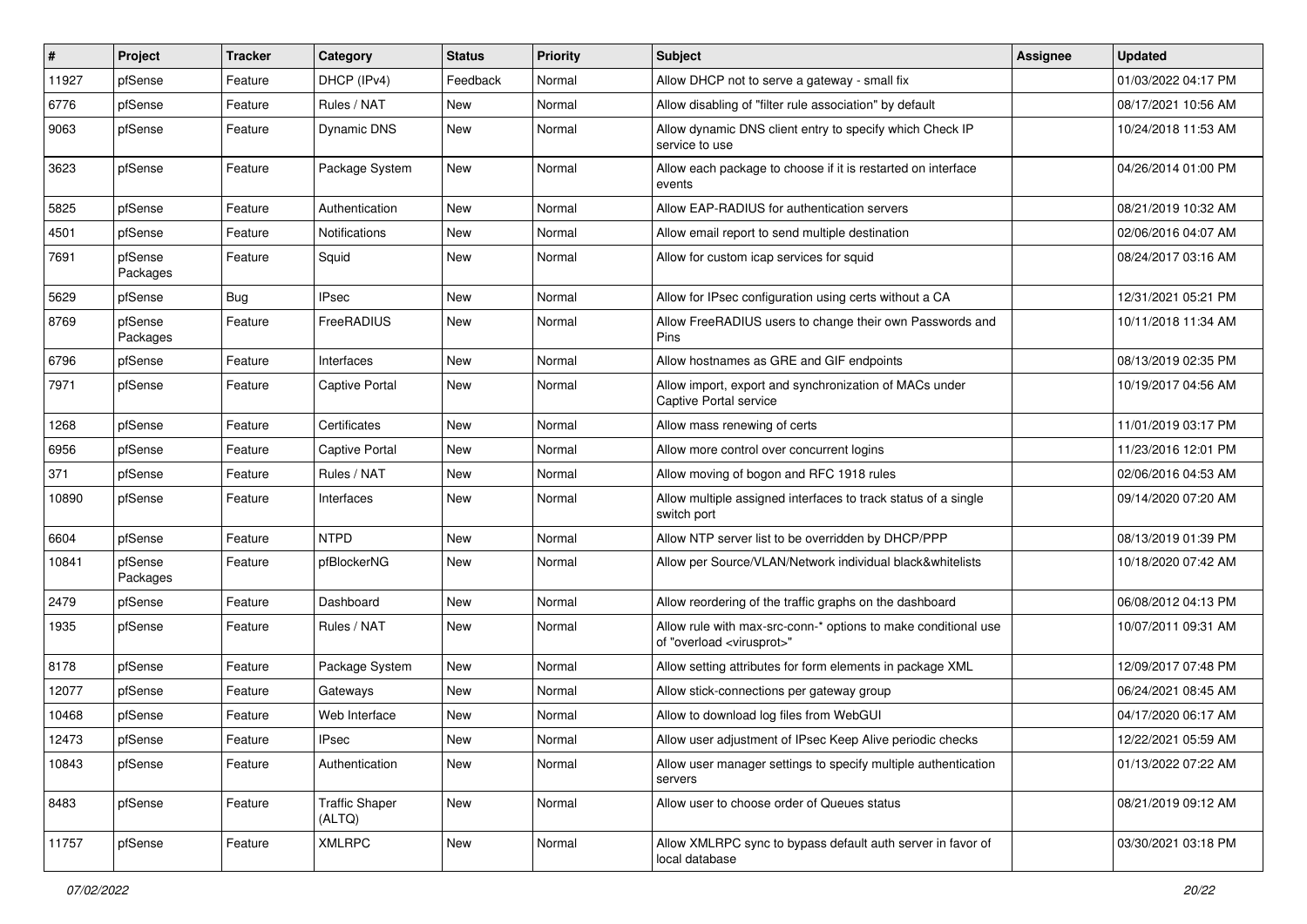| #     | Project             | <b>Tracker</b> | Category                | <b>Status</b> | <b>Priority</b> | <b>Subject</b>                                                                                  | <b>Assignee</b> | <b>Updated</b>      |
|-------|---------------------|----------------|-------------------------|---------------|-----------------|-------------------------------------------------------------------------------------------------|-----------------|---------------------|
| 12903 | pfSense             | Feature        | <b>Notifications</b>    | New           | Normal          | alternative authentication methods for email notifications?                                     |                 | 03/07/2022 07:52 AM |
| 10765 | pfSense             | Bug            | Authentication          | New           | Normal          | Ampersands in Idap extended query are escaped twice                                             |                 | 09/02/2020 07:55 AM |
| 10845 | pfSense<br>Packages | <b>Bug</b>     | apcupsd                 | New           | Normal          | apcupsd doesn't stop when not enabled                                                           |                 | 08/24/2020 10:16 AM |
| 9676  | pfSense<br>Packages | Bug            | pfBlockerNG             | New           | Normal          | AS lookup fails                                                                                 |                 | 12/26/2019 12:17 AM |
| 7757  | pfSense             | Bug            | Backup / Restore        | New           | Normal          | Auto Config Backup fails to upload unless Default Gateway is<br>up                              |                 | 08/16/2019 12:47 PM |
| 12553 | pfSense             | Feature        | Backup / Restore        | New           | Normal          | Auto Config Backup: Allow selecting multiple backups for<br>deletion                            |                 | 02/22/2022 04:27 AM |
| 7602  | pfSense             | Feature        | <b>Operating System</b> | New           | Normal          | Auto-Create bootable USB for recovery                                                           |                 | 08/13/2019 09:50 AM |
| 9775  | pfSense             | Feature        | Backup / Restore        | New           | Normal          | AutoConfigBackup - Rolling per day/hour cap on changes,<br>retention policy                     |                 | 09/20/2019 09:19 AM |
| 4681  | pfSense             | Feature        | Backup / Restore        | New           | Normal          | AutoConfigBackup make a way to easily download a saved<br>backup                                |                 | 08/16/2019 12:46 PM |
| 3053  | pfSense             | Feature        | Captive Portal          | New           | Normal          | Automatically add DHCP static addresses to CP passthru-mac                                      |                 | 06/21/2013 11:54 AM |
| 2443  | pfSense             | Feature        | <b>PPP</b> Interfaces   | New           | Normal          | Automatically start 3G usb interfaces upon plugin                                               |                 | 05/20/2012 05:37 PM |
| 9495  | pfSense<br>Packages | Bug            | <b>AWS VPC</b>          | New           | Normal          | AWS VPC VPN wizard produces incorrect config (SHA256<br>should be SHA1)                         |                 | 08/19/2019 02:45 PM |
| 9497  | pfSense<br>Packages | Bug            | <b>AWS VPC</b>          | New           | Normal          | AWS VPN Wizard: WebGUI times out.                                                               |                 | 11/13/2019 10:07 AM |
| 10000 | pfSense             | Bug            | <b>Dynamic DNS</b>      | New           | Normal          | Azure Dynamic DNS A and AAAA Records for Apex Zone                                              |                 | 03/31/2020 09:03 AM |
| 13187 | pfSense Docs        | Correction     | Virtualization          | <b>New</b>    | Normal          | Azure Frequently asked questions                                                                |                 | 07/01/2022 07:21 AM |
| 11110 | pfSense             | Bug            | Backup / Restore        | New           | Normal          | Backup file should be checked before restoring a specific area                                  |                 | 12/05/2020 02:50 PM |
| 286   | pfSense             | Feature        | Backup / Restore        | New           | Normal          | Backup/restore users individually                                                               |                 | 01/09/2021 03:48 PM |
| 12504 | pfSense             | Bug            | Interfaces              | <b>New</b>    | Normal          | BCM57412 NetXtreme-E 10Gb RDMA Ethernet controller issue                                        |                 | 11/05/2021 04:51 AM |
| 13256 | pfSense             | Feature        | DHCP (IPv4)             | New           | Normal          | Better handling of duplicate IPs in static DHCP assignments                                     |                 | 06/11/2022 04:51 PM |
| 10445 | pfSense<br>Packages | <b>Bug</b>     | <b>BIND</b>             | Feedback      | Normal          | BIND crashed when added RPZ. rpz is not a master or slave<br>zone.                              |                 | 04/21/2022 12:40 PM |
| 11634 | pfSense<br>Packages | Regression     | <b>BIND</b>             | New           | Normal          | bind hangs when pfsense is reconnecting as an openypn client<br>to a TUN openvpn server         |                 | 03/14/2021 07:23 AM |
| 8197  | pfSense<br>Packages | Bug            | <b>BIND</b>             | New           | Normal          | BIND UI fails to properly update zone with inline DNSSEC<br>signing enabled                     |                 | 02/18/2019 05:23 PM |
| 10330 | pfSense<br>Packages | Bug            | <b>BIND</b>             | Feedback      | Normal          | BIND zone configuration displays wrong DS resource record<br>with inline DNSSEC signing enabled |                 | 04/21/2022 12:40 PM |
| 11742 | pfSense<br>Packages | Bug            | Suricata                | New           | Normal          | Blocking / Unblocking is not working correctly.                                                 |                 | 09/01/2021 11:08 AM |